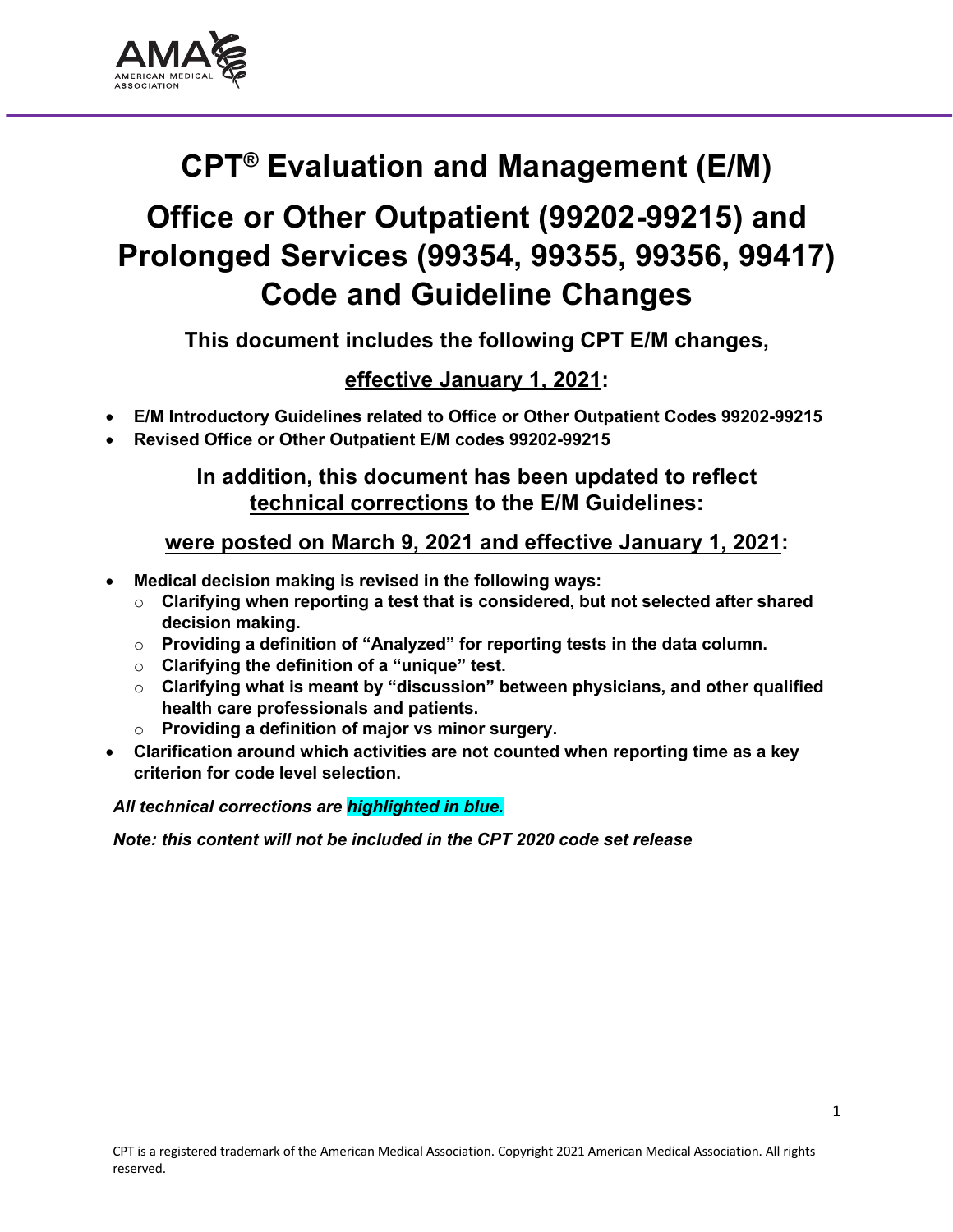

# **Category I**

# **Evaluation and Management (E/M) Services Guidelines**

## **Guidelines Common to All E/M Services**

## **Time**

The inclusion of time in the definitions of levels of E/M services has been implicit in prior editions of the CPT codebook. The inclusion of time as an explicit factor beginning in CPT 1992 was done to assist in selecting the most appropriate level of E/M services. Beginning with CPT 2021, except for 99211, time alone may be used to select the appropriate code level for the office or other outpatient E/M services codes (99202, 99203, 99204, 99205, 99212, 99213, 99214, 99215). Different categories of services use time differently. It is important to review the instructions for each category.

Time is **not** a descriptive component for the emergency department levels of E/M services because emergency department services are typically provided on a variable intensity basis, often involving multiple encounters with several patients over an extended period of time. Therefore, it is often difficult to provide accurate estimates of the time spent face-to-face with the patient.

Time may be used to select a code level in office or other outpatient services whether or not counseling and/or coordination of care dominates the service. Time may only be used for selecting the level of the other E/M services when counseling and/or coordination of care dominates the service.

When time is used for reporting E/M services codes, the time defined in the service descriptors is used for selecting the appropriate level of services. The E/M services for which these guidelines apply require a face-to-face encounter with the physician or other qualified health care professional. For office or other outpatient services, if the physician's or other qualified health care professional's time is spent in the supervision of clinical staff who perform the face-to-face services of the encounter, use 99211.

A shared or split visit is defined as a visit in which a physician and other qualified health care professional(s) jointly provide the face-to-face and non-face-to-face work related to the visit. When time is being used to select the appropriate level of services for which time-based reporting of shared or split visits is allowed, the time personally spent by the physician and other qualified health care professional(s) assessing and managing the patient on the date of the encounter is summed to define total time. Only distinct time should be summed for shared or split visits (ie, when two or more individuals jointly meet with or discuss the patient, only the time of one individual should be counted).

When prolonged time occurs, the appropriate prolonged services code may be reported. The appropriate time should be documented in the medical record when it is used as the basis for code selection.

§ *Total time on the date of the encounter (office or other outpatient services [99202, 99203, 99204, 99205, 99212, 99213, 99214, 99215]):* For coding purposes, time for these services is the total time on the date of the encounter. It includes both the face-to-face and non-face-to-face time personally spent by the physician and/or other qualified health care professional(s) on the day of the encounter (includes time in activities that require the physician or other qualified health care professional and does not include time in activities normally performed by clinical staff).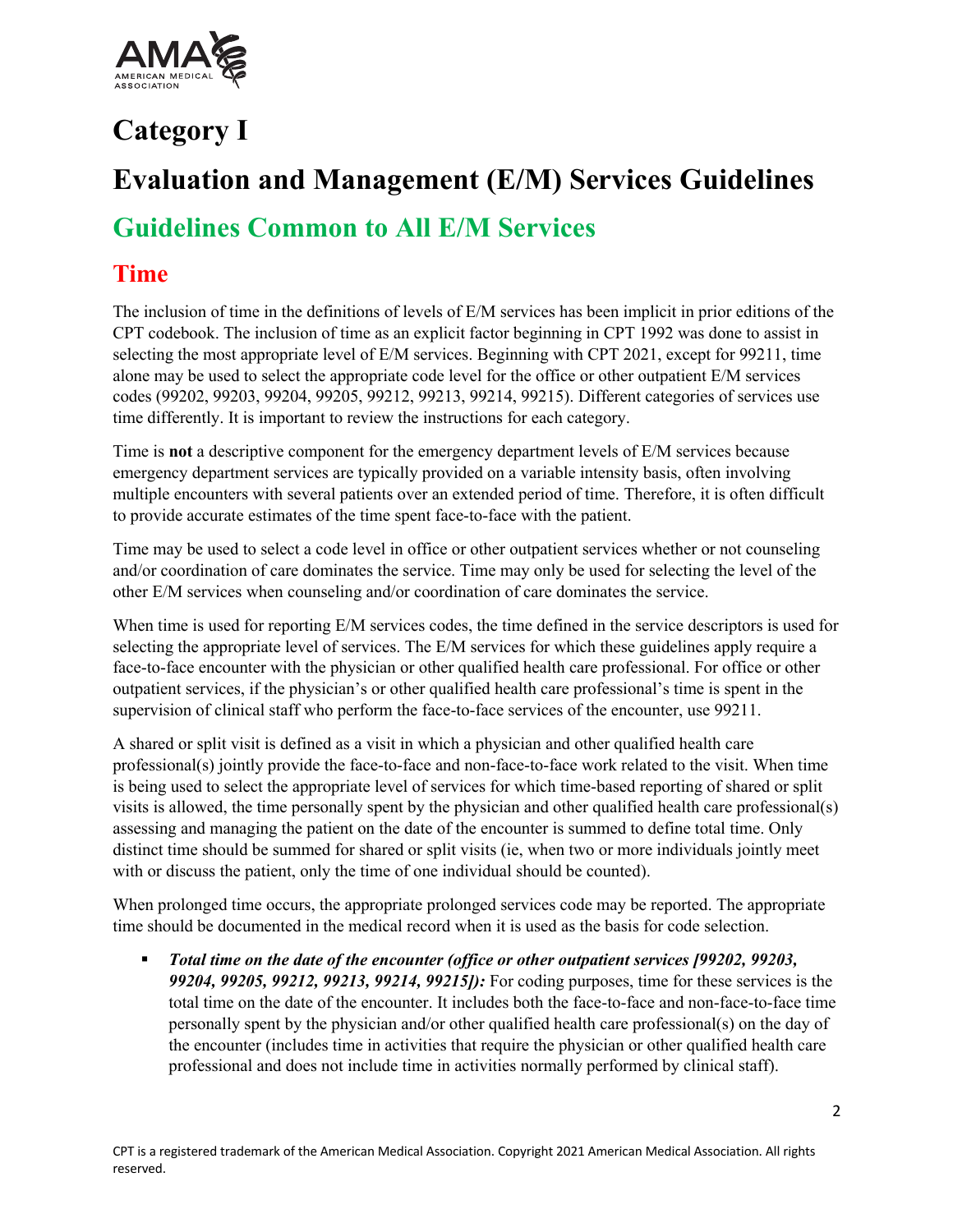

Physician/other qualified health care professional time includes the following activities, when performed:

- § preparing to see the patient (eg, review of tests)
- obtaining and/or reviewing separately obtained history
- performing a medically appropriate examination and/or evaluation
- counseling and educating the patient/family/caregiver
- ordering medications, tests, or procedures
- referring and communicating with other health care professionals (when not separately reported)
- documenting clinical information in the electronic or other health record
- independently interpreting results (not separately reported) and communicating results to the patient/ family/caregiver
- care coordination (not separately reported)

#### Do not count time spent on the following:

- the performance of other services that are reported separately
- § travel
- teaching that is general and not limited to discussion that is required for the management of a specific patient

### **Services Reported Separately**

Any specifically identifiable procedure or service (ie, identified with a specific CPT code) performed on the date of E/M services may be reported separately.

The ordering and actual performance and/or interpretation of diagnostic tests/studies during a patient encounter are not included in determining the levels of E/M services when the professional interpretation of those tests/studies is reported separately by the physician or other qualified health care professional reporting the E/M service. Tests that do not require separate interpretation (eg, tests that are results only) and are analyzed as part of MDM do not count as an independent interpretation, but may be counted as ordered or reviewed for selecting an MDM level. Physician performance of diagnostic tests/studies for which specific CPT codes are available may be reported separately, in addition to the appropriate E/M code. The physician's interpretation of the results of diagnostic tests/studies (ie, professional component) with preparation of a separate distinctly identifiable signed written report may also be reported separately, using the appropriate CPT code and, if required, with modifier 26 appended. If a test/study is independently interpreted in order to manage the patient as part of the E/M service, but is not separately reported, it is part of MDM.

The physician or other qualified health care professional may need to indicate that on the day a procedure or service identified by a CPT code was performed, the patient's condition required a significant separately identifiable E/M service. The E/M service may be caused or prompted by the symptoms or condition for which the procedure and/or service was provided. This circumstance may be reported by adding modifier 25 to the appropriate level of E/M service. As such, different diagnoses are not required for reporting of the procedure and the E/M services on the same date.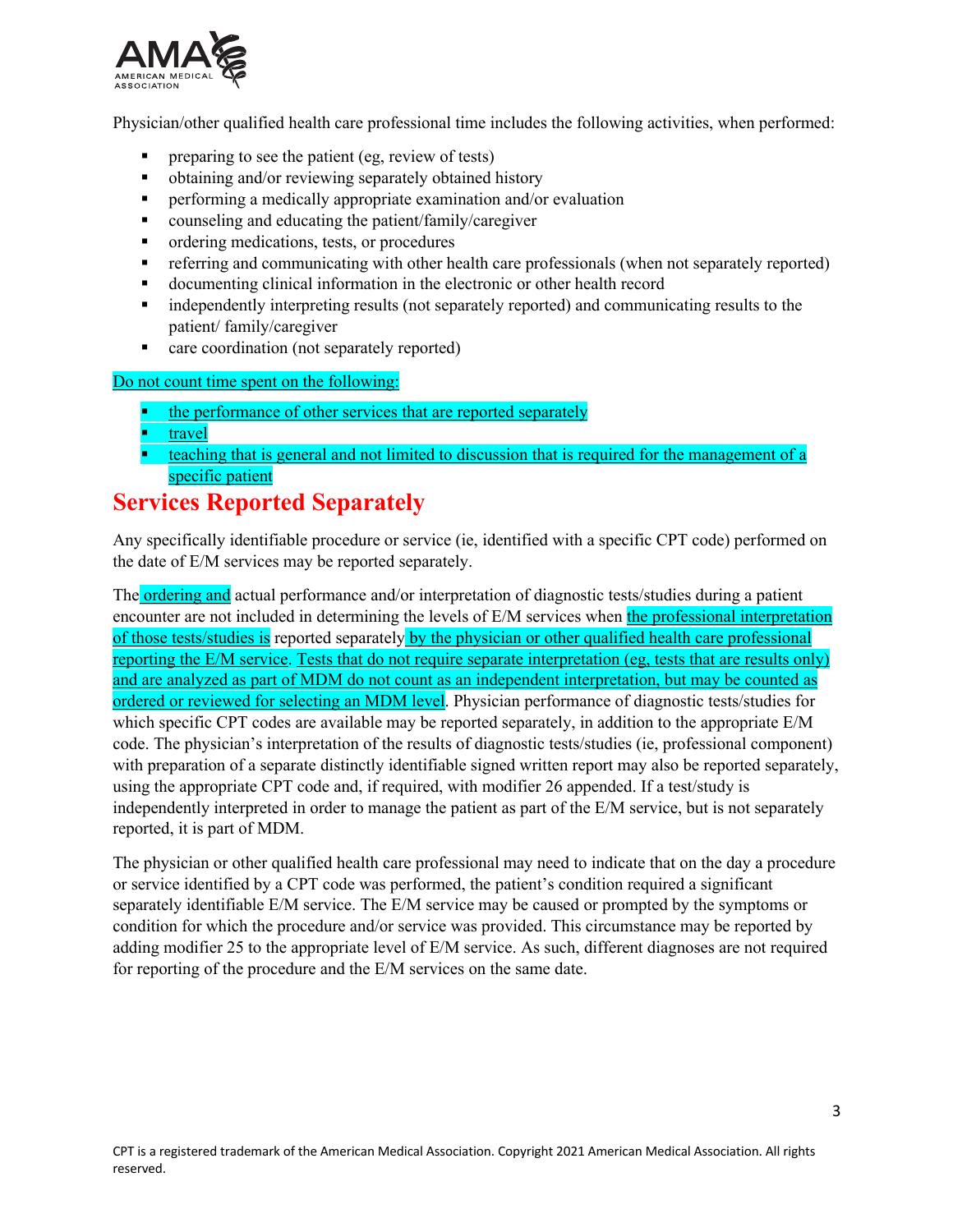

## **Guidelines for Office or Other Outpatient E/M Services**

## **History and/or Examination**

Office or other outpatient services include a medically appropriate history and/or physical examination, when performed. The nature and extent of the history and/or physical examination are determined by the treating physician or other qualified health care professional reporting the service. The care team may collect information and the patient or caregiver may supply information directly (eg, by electronic health record [EHR] portal or questionnaire) that is reviewed by the reporting physician or other qualified health care professional. The extent of history and physical examination is not an element in selection of the level of office or other outpatient codes.

## **Number and Complexity of Problems Addressed at the Encounter**

One element used in selecting the level of office or other outpatient services is the number and complexity of the problems that are addressed at an encounter. Multiple new or established conditions may be addressed at the same time and may affect MDM. Symptoms may cluster around a specific diagnosis and each symptom is not necessarily a unique condition. Comorbidities/underlying diseases, in and of themselves, are not considered in selecting a level of E/M services unless they are addressed, and their presence increases the amount and/or complexity of data to be reviewed and analyzed or the risk of complications and/or morbidity or mortality of patient management. The final diagnosis for a condition does not, in and of itself, determine the complexity or risk, as extensive evaluation may be required to reach the conclusion that the signs or symptoms do not represent a highly morbid condition. Therefore, presenting symptoms that are likely to represent a highly morbid condition may "drive" MDM even when the ultimate diagnosis is not highly morbid. The evaluation and/or treatment should be consistent with the likely nature of the condition. Multiple problems of a lower severity may, in the aggregate, create higher risk due to interaction.

The term "risk" as used in these definitions relates to risk from the condition. While condition risk and management risk may often correlate, the risk from the condition is distinct from the risk of the management.

Definitions for the elements of MDM (see Table 2, Levels of Medical Decision Making) for other office or other outpatient services are:

*Problem:* A problem is a disease, condition, illness, injury, symptom, sign, finding, complaint, or other matter addressed at the encounter, with or without a diagnosis being established at the time of the encounter.

*Problem addressed:* A problem is addressed or managed when it is evaluated or treated at the encounter by the physician or other qualified health care professional reporting the service. This includes consideration of further testing or treatment that may not be elected by virtue of risk/benefit analysis or patient/parent/guardian/ surrogate choice. Notation in the patient's medical record that another professional is managing the problem without additional assessment or care coordination documented does not qualify as being addressed or managed by the physician or other qualified health care professional reporting the service. Referral without evaluation (by history, examination, or diagnostic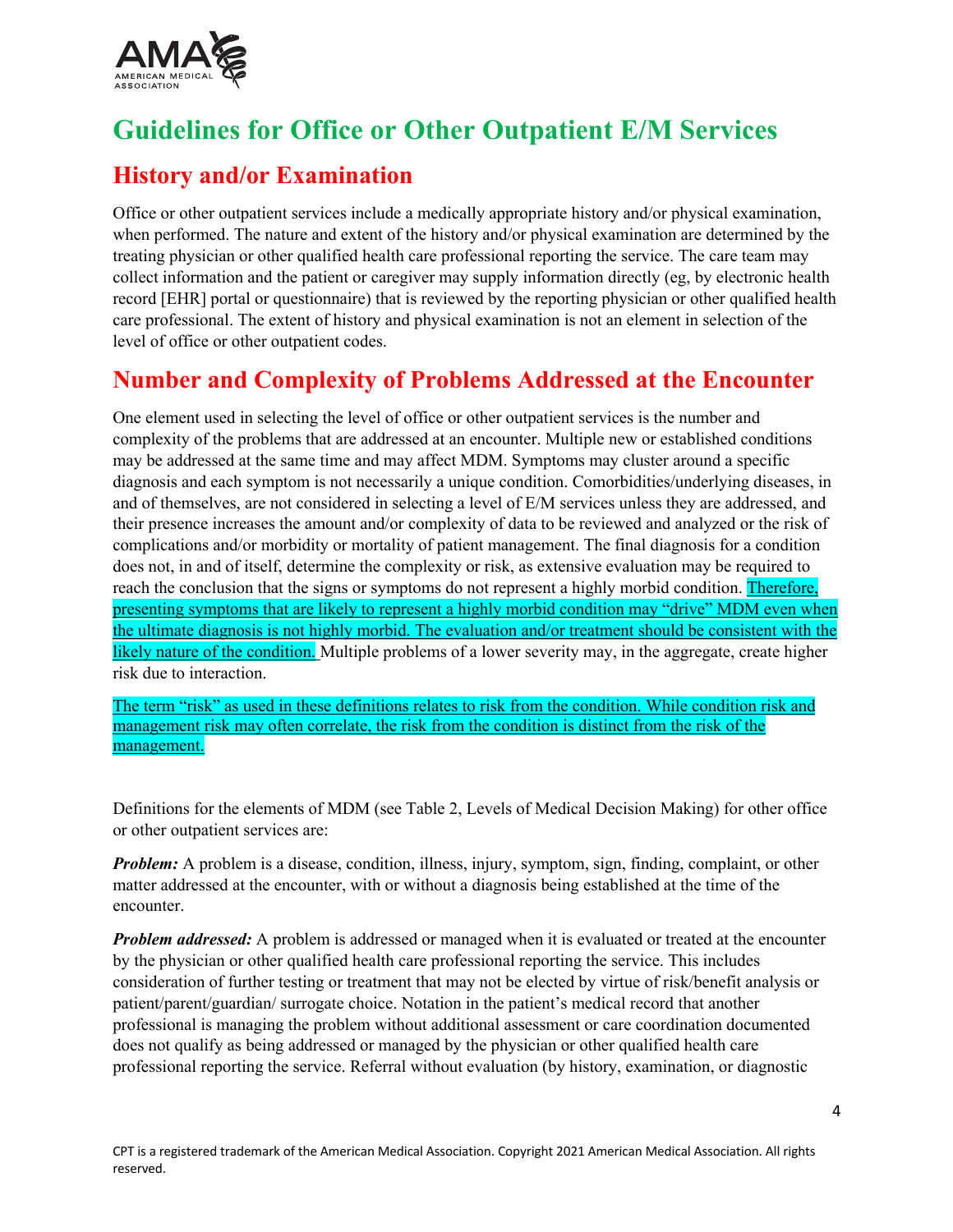

study[ies]) or consideration of treatment does not qualify as being addressed or managed by the physician or other qualified health care professional reporting the service.

*Minimal problem:* A problem that may not require the presence of the physician or other qualified health care professional, but the service is provided under the physician's or other qualified health care professional's supervision (see 99211).

*Self-limited or minor problem:* A problem that runs a definite and prescribed course, is transient in nature, and is not likely to permanently alter health status.

*Stable, chronic illness:* A problem with an expected duration of at least one year or until the death of the patient. For the purpose of defining chronicity, conditions are treated as chronic whether or not stage or severity changes (eg, uncontrolled diabetes and controlled diabetes are a single chronic condition). "Stable" for the purposes of categorizing MDM is defined by the specific treatment goals for an individual patient. A patient who is not at his or her treatment goal is not stable, even if the condition has not changed and there is no short-term threat to life or function. For example, in a patient with persistently poorly controlled blood pressure for whom better control is a goal is not stable, even if the pressures are not changing and the patient is asymptomatic, the risk of morbidity without treatment is significant. Examples may include well-controlled hypertension, noninsulin- dependent diabetes, cataract, or benign prostatic hyperplasia.

*Acute, uncomplicated illness or injury:* A recent or new short-term problem with low risk of morbidity for which treatment is considered. There is little to no risk of mortality with treatment, and full recovery without functional impairment is expected. A problem that is normally self-limited or minor but is not resolving consistent with a definite and prescribed course is an acute, uncomplicated illness. Examples may include cystitis, allergic rhinitis, or a simple sprain.

*Chronic illness with exacerbation, progression, or side effects of treatment:* A chronic illness that is acutely worsening, poorly controlled, or progressing with an intent to control progression and requiring additional supportive care or requiring attention to treatment for side effects but that does not require consideration of hospital level of care.

*Undiagnosed new problem with uncertain prognosis:* A problem in the differential diagnosis that represents a condition likely to result in a high risk of morbidity without treatment. An example may be a lump in the breast.

*Acute illness with systemic symptoms:* An illness that causes systemic symptoms and has a high risk of morbidity without treatment. For systemic general symptoms, such as fever, body aches, or fatigue in a minor illness that may be treated to alleviate symptoms, shorten the course of illness, or to prevent complications, see the definitions *for self-limited or minor problem* or *acute, uncomplicated illness or injury*. Systemic symptoms may not be general but may be single system. Examples may include pyelonephritis, pneumonitis, or colitis.

*Acute,* complicated injury: An injury which requires treatment that includes evaluation of body systems that are not directly part of the injured organ, the injury is extensive, or the treatment options are multiple and/or associated with risk of morbidity. An example may be a head injury with brief loss of consciousness.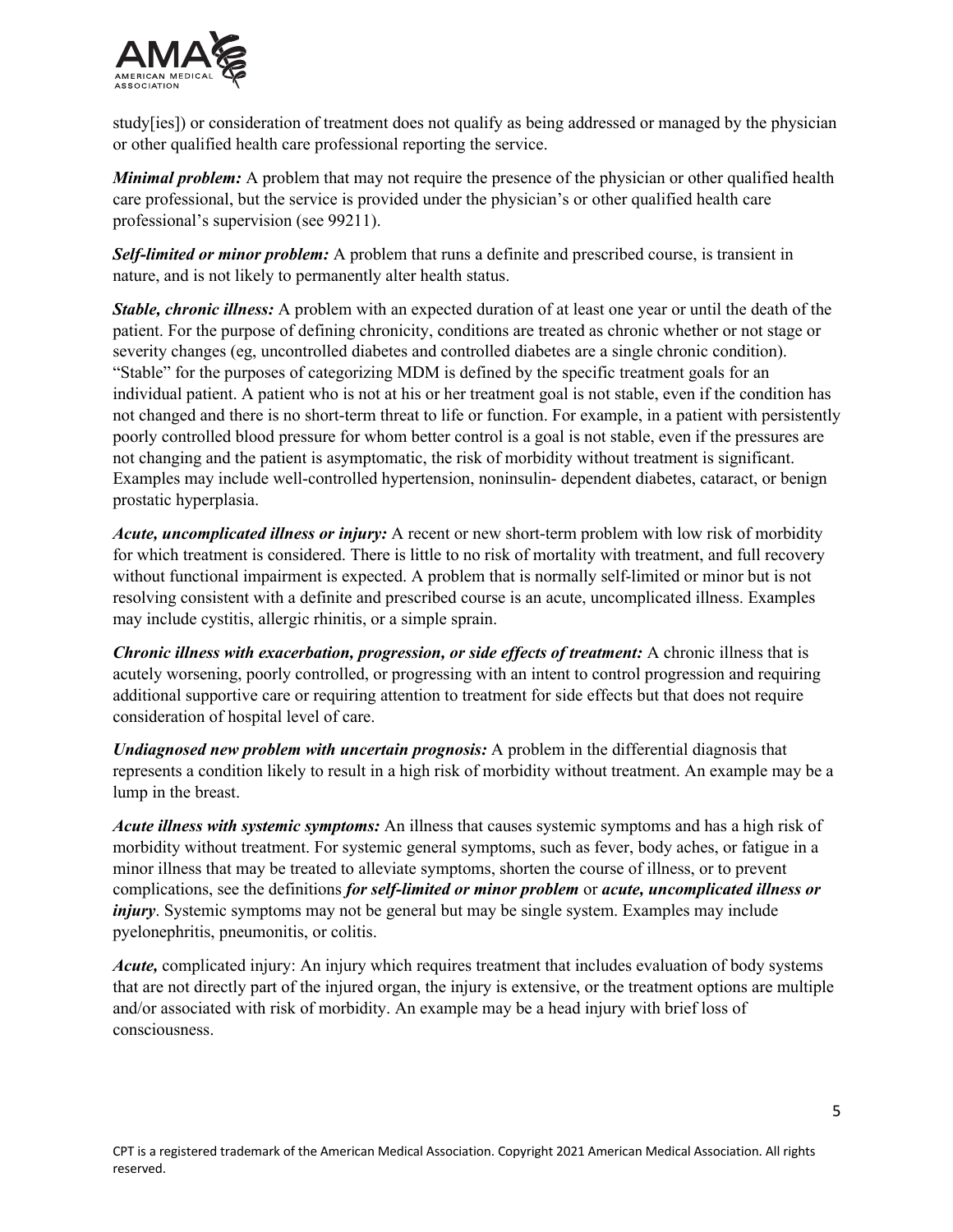

*Chronic illness with severe exacerbation, progression, or side effects of treatment:* The severe exacerbation or progression of a chronic illness or severe side effects of treatment that have significant risk of morbidity and may require hospital level of care.

*Acute or chronic illness or injury that poses a threat to life or bodily function:* An acute illness with systemic symptoms, an acute complicated injury, or a chronic illness or injury with exacerbation and/or progression or side effects of treatment, that poses a threat to life or bodily function in the near term without treatment. Examples may include acute myocardial infarction, pulmonary embolus, severe respiratory distress, progressive severe rheumatoid arthritis, psychiatric illness with potential threat to self or others, peritonitis, acute renal failure, or an abrupt change in neurologic status.

*Analyzed:* The process of using the data as part of the MDM. The data element itself may not be subject to analysis (eg, glucose), but it is instead included in the thought processes for diagnosis, evaluation, or treatment. Tests ordered are presumed to be analyzed when the results are reported. Therefore, when they are ordered during an encounter, they are counted in that encounter. Tests that are ordered outside of an encounter may be counted in the encounter in which they are analyzed. In the case of a recurring order, each new result may be counted in the encounter in which it is analyzed. For example, an encounter that includes an order for monthly prothrombin times would count for one prothrombin time ordered and reviewed. Additional future results, if analyzed in a subsequent encounter, may be counted as a single test in that subsequent encounter. Any service for which the professional component is separately reported by the physician or other qualified health care professional reporting the E/M services is not counted as a data element ordered, reviewed, analyzed, or independently interpreted for the purposes of determining the level of MDM.

*Test:* Tests are imaging, laboratory, psychometric, or physiologic data. A clinical laboratory panel (eg, basic metabolic panel [80047]) is a single test. The differentiation between single or multiple unique tests is defined in accordance with the CPT code set. For the purposes of data reviewed and analyzed, pulse oximetry is not a test.

*Unique:* A unique test is defined by the CPT code set. When multiple results of the same unique test (eg, serial blood glucose values) are compared during an E/M service, count it as one unique test. Tests that have overlapping elements are not unique, even if they are identified with distinct CPT codes. For example, a CBC with differential would incorporate the set of hemoglobin, CBC without differential, and platelet count. A unique source is defined as a physician or qualified heath care professional in a distinct group or different specialty or subspecialty, or a unique entity. Review of all materials from any unique source counts as one element toward MDM.

*Combination of Data Elements:* A combination of different data elements, for example, a combination of notes reviewed, tests ordered, tests reviewed, or independent historian, allows these elements to be summed. It does not require each item type or category to be represented. A unique test ordered, plus a note reviewed and an independent historian would be a combination of three elements.

*External:* External records, communications and/or test results are from an external physician, other qualified health care professional, facility, or health care organization.

*External physician or other qualified health care professional:* An external physician or other qualified health care professional who is not in the same group practice or is of a different specialty or subspecialty. This includes licensed professionals who are practicing independently. The individual may also be a facility or organizational provider such as from a hospital, nursing facility, or home health care agency.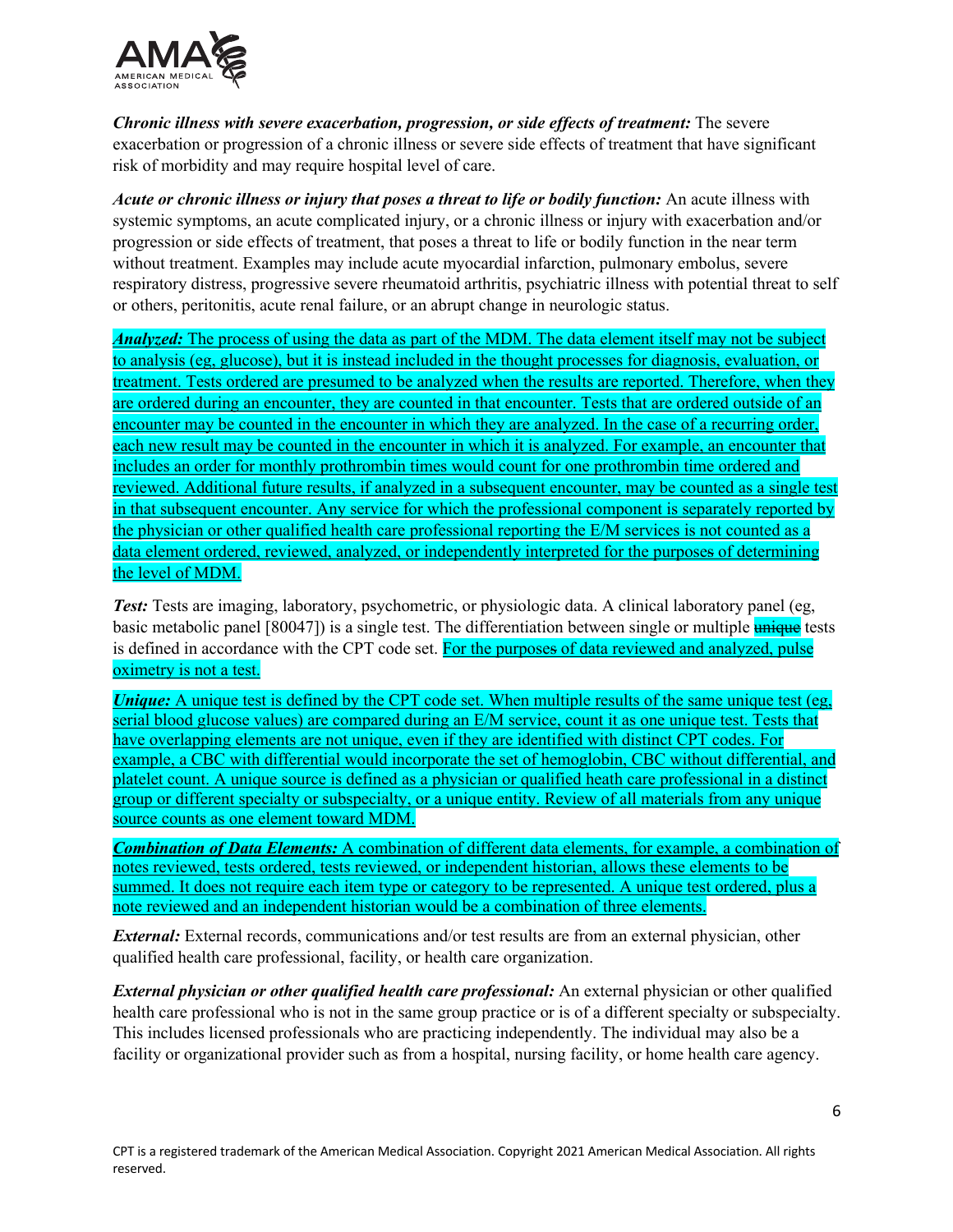

*Discussion:* Discussion requires an interactive exchange. The exchange must be direct and not through intermediaries (eg, clinical staff or trainees). Sending chart notes or written exchanges that are within progress notes does not qualify as an interactive exchange. The discussion does not need to be on the date of the encounter, but it is counted only once and only when it is used in the decision making of the encounter. It may be asynchronous (ie, does not need to be in person), but it must be initiated and completed within a short time period (eg, within a day or two).

*Independent historian(s):* An individual (eg, parent, guardian, surrogate, spouse, witness) who provides a history in addition to a history provided by the patient who is unable to provide a complete or reliable history (eg, due to developmental stage, dementia, or psychosis) or because a confirmatory history is judged to be necessary. In the case where there may be conflict or poor communication between multiple historians and more than one historian is needed, the independent historian requirement is met. The independent history does not need to be obtained in person but does need to be obtained directly from the historian providing the independent information.

*Independent interpretation:* The interpretation of a test for which there is a CPT code and an interpretation or report is customary. This does not apply when the physician or other qualified health care professional is reporting the service or has previously reported the service for the patient. A form of interpretation should be documented but need not conform to the usual standards of a complete report for the test.

*Appropriate source:* For the purpose of the discussion of management data element (see Table 2, Levels of Medical Decision Making), an appropriate source includes professionals who are not health care professionals but may be involved in the management of the patient (eg, lawyer, parole officer, case manager, teacher). It does not include discussion with family or informal caregivers.

One element used in selecting the level of service is the risk of complications and/or morbidity or mortality of patient management at an encounter. This is distinct from the risk of the condition itself.

*Risk:* The probability and/or consequences of an event. The assessment of the level of risk is affected by the nature of the event under consideration. For example, a low probability of death may be high risk, whereas a high chance of a minor, self-limited adverse effect of treatment may be low risk. Definitions of risk are based upon the usual behavior and thought processes of a physician or other qualified health care professional in the same specialty. Trained clinicians apply common language usage meanings to terms such as high, medium, low, or minimal risk and do not require quantification for these definitions (though quantification may be provided when evidence-based medicine has established probabilities). For the purposes of MDM, level of risk is based upon consequences of the problem(s) addressed at the encounter when appropriately treated. Risk also includes MDM related to the need to initiate or forego further testing, treatment, and/or hospitalization. The risk of patient management criteria applies to the patient management decisions made by the reporting physician or other qualified health care professional as part of the reported encounter.

*Morbidity:* A state of illness or functional impairment that is expected to be of substantial duration during which function is limited, quality of life is impaired, or there is organ damage that may not be transient despite treatment.

*Social determinants of health:* Economic and social conditions that influence the health of people and communities. Examples may include food or housing insecurity.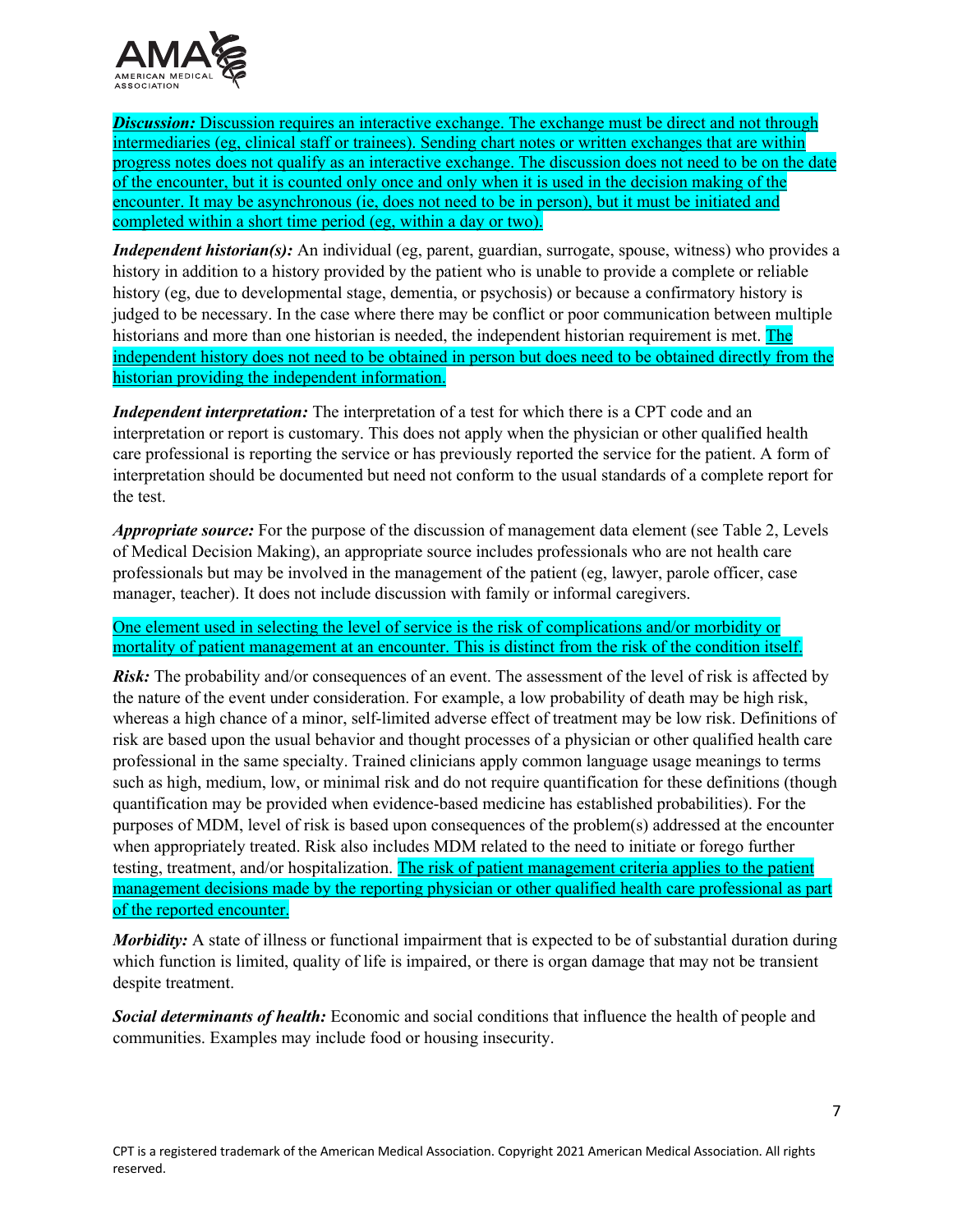

#### *Surgery (minor or major, elective, emergency, procedure or patient risk):*

*Surgery*–*Minor or Major:* The classification of surgery into minor or major is based on the common meaning of such terms when used by trained clinicians, similar to the use of the term "risk." These terms are not defined by a surgical package classification.

*Surgery*–*Elective or Emergency:* Elective procedures and emergent or urgent procedures describe the timing of a procedure when the timing is related to the patient's condition. An elective procedure is typically planned in advance (eg, scheduled for weeks later), while an emergent procedure is typically performed immediately or with minimal delay to allow for patient stabilization. Both elective and emergent procedures may be minor or major procedures.

*Surgery*–*Risk Factors, Patient or Procedure:* Risk factors are those that are relevant to the patient and procedure. Evidence-based risk calculators may be used, but are not required, in assessing patient and procedure risk.

*Drug therapy requiring intensive monitoring for toxicity:* A drug that requires intensive monitoring is a therapeutic agent that has the potential to cause serious morbidity or death. The monitoring is performed for assessment of these adverse effects and not primarily for assessment of therapeutic efficacy. The monitoring should be that which is generally accepted practice for the agent but may be patient-specific in some cases. Intensive monitoring may be long-term or short-term. Long-term intensive monitoring is not performed less than quarterly. The monitoring may be performed with a laboratory test, a physiologic test, or imaging. Monitoring by history or examination does not qualify. The monitoring affects the level of MDM in an encounter in which it is considered in the management of the patient. Examples may include monitoring for cytopenia in the use of an antineoplastic agent between dose cycles or the short-term intensive monitoring of electrolytes and renal function in a patient who is undergoing diuresis. Examples of monitoring that do not qualify include monitoring glucose levels during insulin therapy, as the primary reason is the therapeutic effect (even if unless severe hypoglycemia is a current, significant concern); or annual electrolytes and renal function for a patient on a diuretic, as the frequency does not meet the threshold.  $- f$ 

## **Instructions for Selecting a Level of Office or Other Outpatient E/M Services**

Select the appropriate level of E/M services based on the following:

- 1. The level of the MDM as defined for each service, or
- 2. The total time for E/M services performed on the date of the encounter

## **Medical Decision Making**

MDM includes establishing diagnoses, assessing the status of a condition, and/or selecting a management option. MDM in the office or other outpatient services codes is defined by three elements:

- The number and complexity of problem(s) that are addressed during the encounter.
- The amount and/or complexity of data to be reviewed and analyzed. These data include medical records, tests, and/or other information that must be obtained, ordered, reviewed, and analyzed for the encounter. This includes information obtained from multiple sources or interprofessional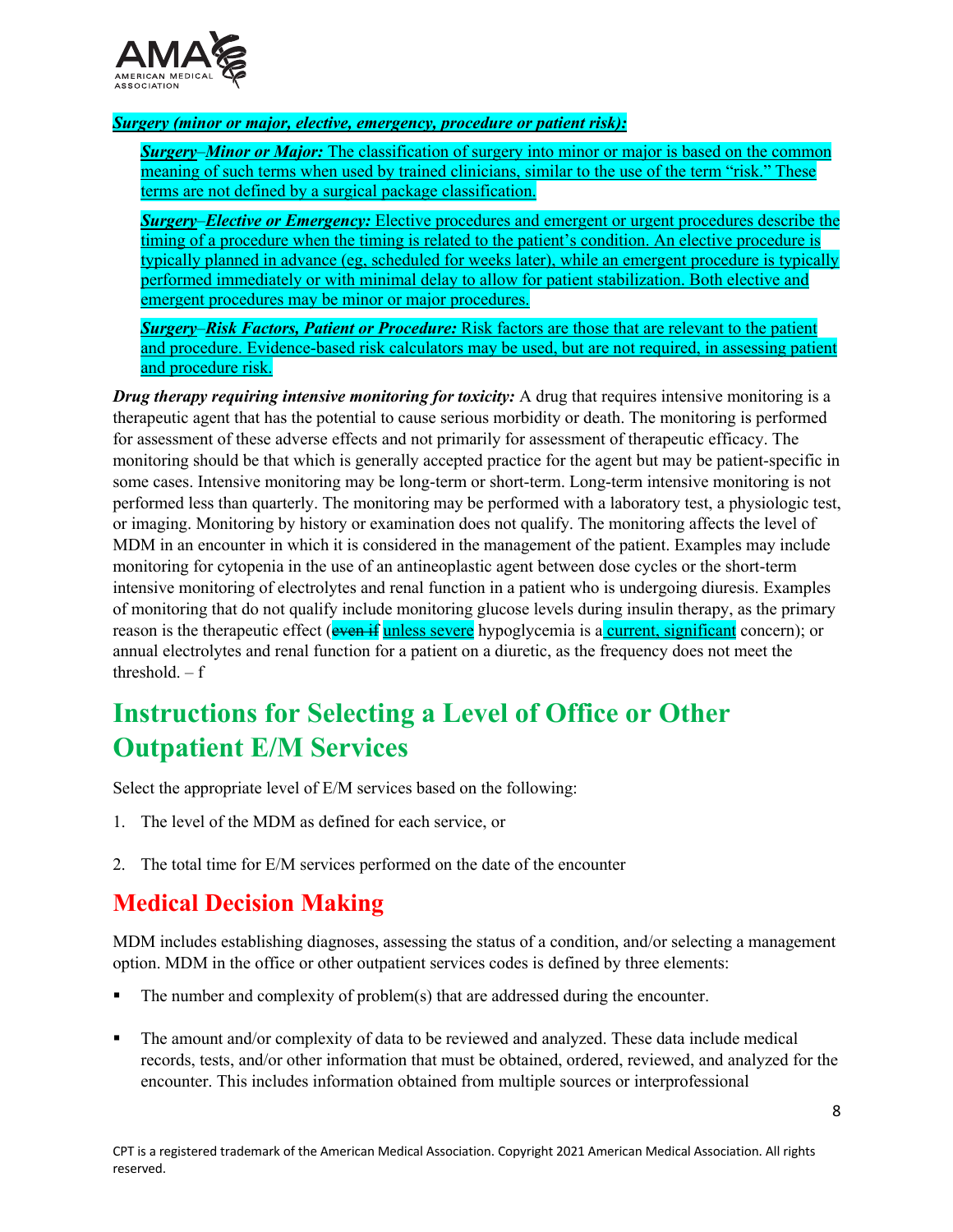

communications that are not reported separately and interpretation of tests that are not reported separately. Ordering a test is included in the category of test result(s) and the review of the test result is part of the encounter and not a subsequent encounter. Ordering a test may include those considered, but not selected after shared decision making. For example, a patient may request diagnostic imaging that is not necessary for their condition and discussion of the lack of benefit may be required. Alternatively, a test may normally be performed, but due to the risk for a specific patient it is not ordered. These considerations must be documented. Data are divided into three categories:

- Tests, documents, orders, or independent historian(s). (Each unique test, order, or document is counted to meet a threshold number.)
- Independent interpretation of tests.
- Discussion of management or test interpretation with external physician or other qualified health care professional or appropriate source.
- The risk of complications and/or morbidity or mortality of patient management decisions made at the visit, associated with the patient's problem(s), the diagnostic procedure(s), treatment(s). This includes the possible management options selected and those considered but not selected, after shared MDM with the patient and/or family. For example, a decision about hospitalization includes consideration of alternative levels of care. Examples may include a psychiatric patient with a sufficient degree of support in the outpatient setting or the decision to not hospitalize a patient with advanced dementia with an acute condition that would generally warrant inpatient care, but for whom the goal is palliative treatment.

Four types of MDM are recognized: straightforward, low, moderate, and high. The concept of the level of MDM does not apply to 99211. Shared MDM involves eliciting patient and/or family preferences, patient and/or family education, and explaining risks and benefits of management options. MDM may be impacted by role and management responsibility. When the physician or other qualified health care professional is reporting a separate CPT code that includes interpretation and/or report, the interpretation and/or report should not count toward the MDM when selecting a level of office or other outpatient services. When the physician or other qualified health care professional is reporting a separate service for discussion of management with a physician or another qualified health care professional, the discussion is not counted toward the MDM when selecting a level of office or other outpatient services.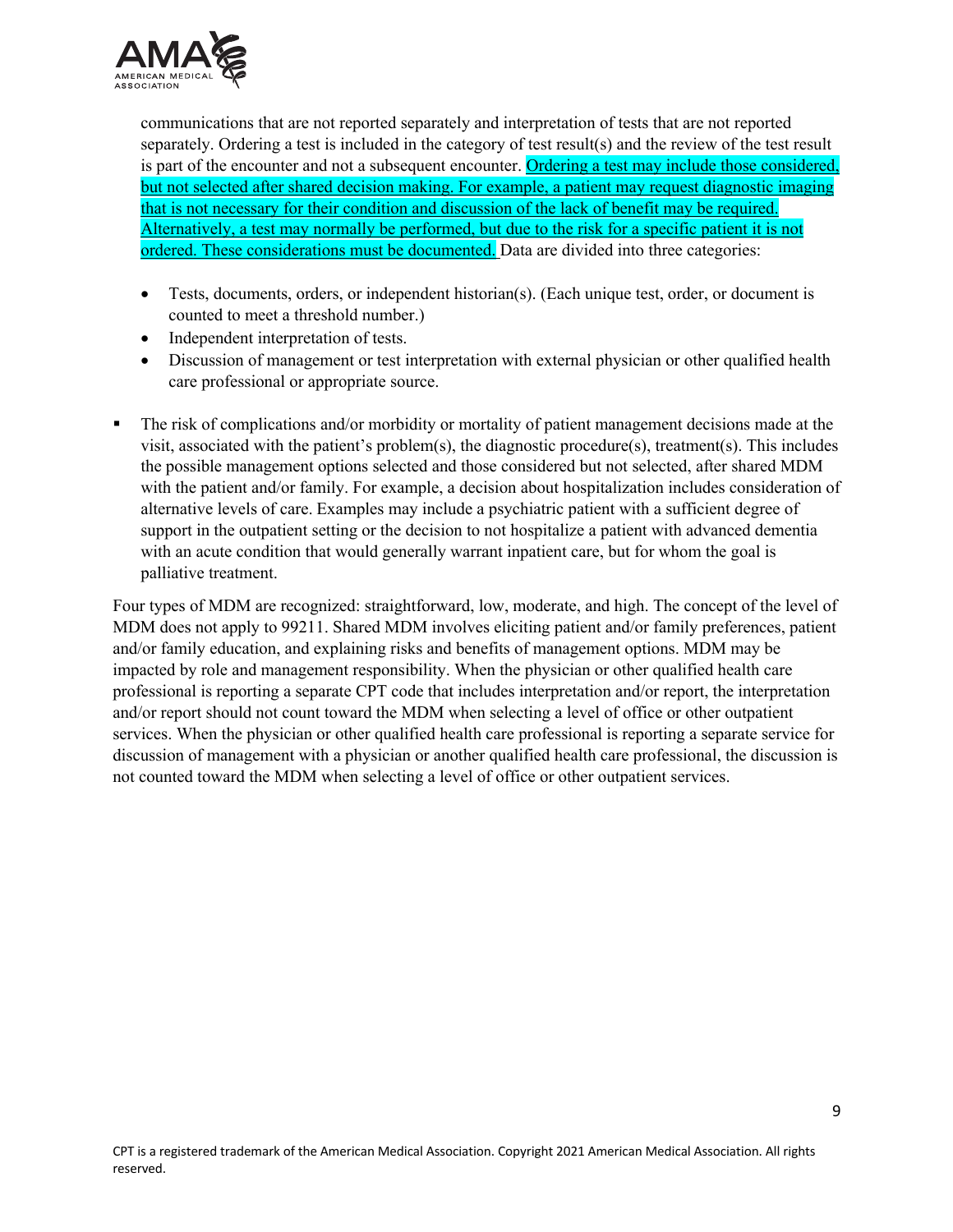

The Levels of Medical Decision Making (MDM) table (Table 2) is a guide to assist in selecting the level of MDM for reporting an office or other outpatient E/M services code. The table includes the four levels of MDM (ie, straightforward, low, moderate, high) and the three elements of MDM (ie, number and complexity of problems addressed at the encounter, amount and/or complexity of data reviewed and analyzed, and risk of complications and/or morbidity or mortality of patient management). To qualify for a particular level of MDM, two of the three elements for that level of MDM must be met or exceeded. See Table 2: Levels of Medical Decision Making (MDM) on the following page.

#### **Table 2: Level of Medical Decision Making (MDM)**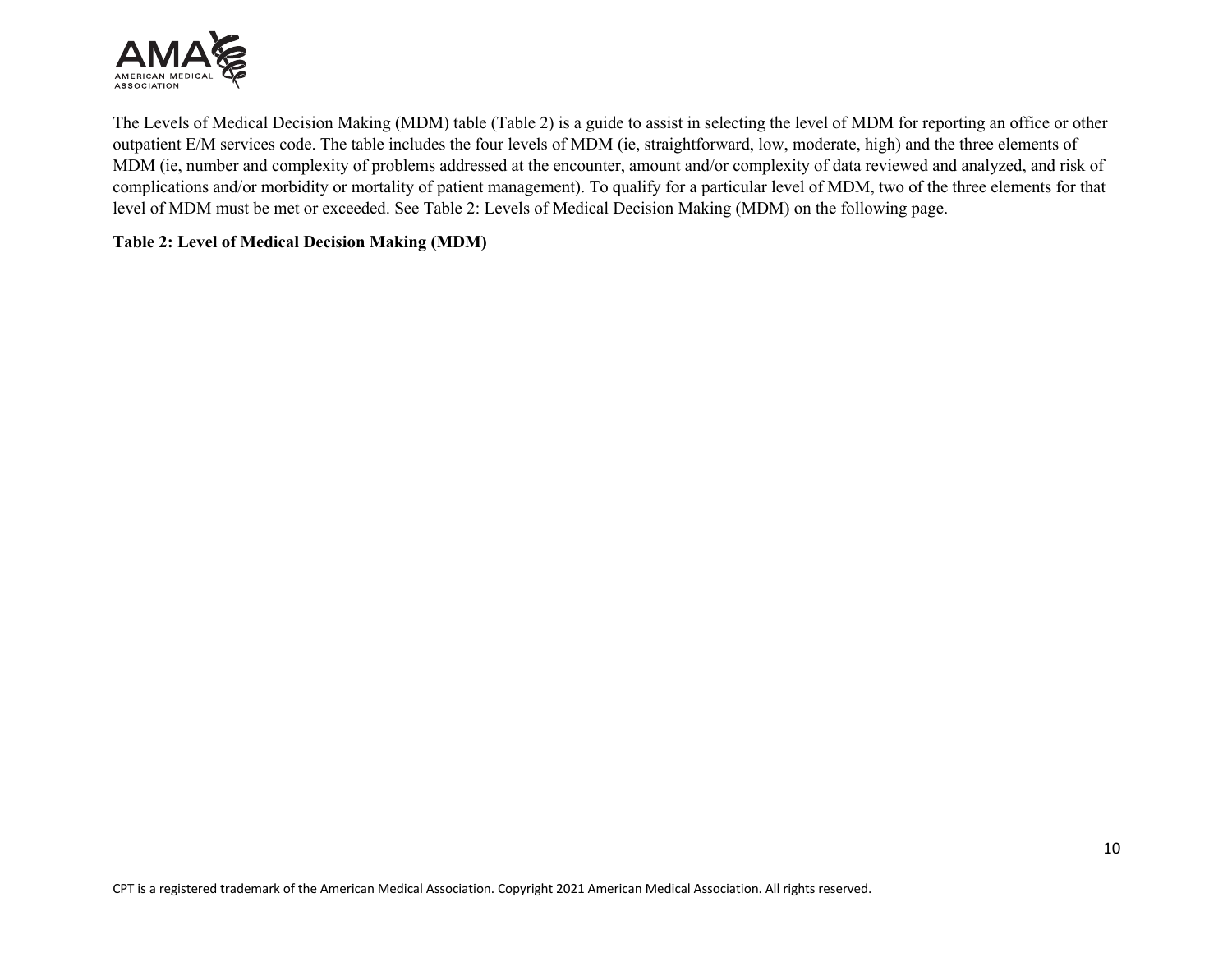

|                |                                                                    | <b>Elements of Medical Decision Making</b>                                                                                                               |                                                                                                                                                                                                                                                                                                                                                                                                                    |                                                                                                      |
|----------------|--------------------------------------------------------------------|----------------------------------------------------------------------------------------------------------------------------------------------------------|--------------------------------------------------------------------------------------------------------------------------------------------------------------------------------------------------------------------------------------------------------------------------------------------------------------------------------------------------------------------------------------------------------------------|------------------------------------------------------------------------------------------------------|
| Code           | <b>Level of MDM</b><br>(Based on 2 out<br>of 3 Elements of<br>MDM) | <b>Number and Complexity of</b><br><b>Problems Addressed</b>                                                                                             | Amount and/or Complexity of Data to be Reviewed<br>and Analyzed<br>*Each unique test, order, or document contributes<br>to the combination of 2 or combination of 3 in<br>Category 1 below.                                                                                                                                                                                                                        | <b>Risk of Complications and/or</b><br><b>Morbidity or Mortality of</b><br><b>Patient Management</b> |
| 99211          | N/A                                                                | N/A                                                                                                                                                      | N/A                                                                                                                                                                                                                                                                                                                                                                                                                | N/A                                                                                                  |
| 99202<br>99212 | Straightforward                                                    | <b>Minimal</b><br>• 1 self-limited or minor<br>problem                                                                                                   | <b>Minimal or none</b>                                                                                                                                                                                                                                                                                                                                                                                             | Minimal risk of morbidity from<br>additional diagnostic testing or<br>treatment                      |
| 99203<br>99213 | Low                                                                | Low<br>• 2 or more self-limited or<br>minor problems;<br><b>or</b><br>• 1 stable chronic illness;<br>or<br>• 1 acute, uncomplicated<br>illness or injury | Limited<br>(Must meet the requirements of at least 1 of the 2<br>categories)<br><b>Category 1: Tests and documents</b><br>Any combination of 2 from the following:<br>$\bullet$<br>Review of prior external note(s) from each<br>unique source*;<br>review of the result(s) of each unique test*;<br>ordering of each unique test*<br>or<br><b>Category 2: Assessment requiring an independent</b><br>historian(s) | Low risk of morbidity from<br>additional diagnostic testing or<br>treatment                          |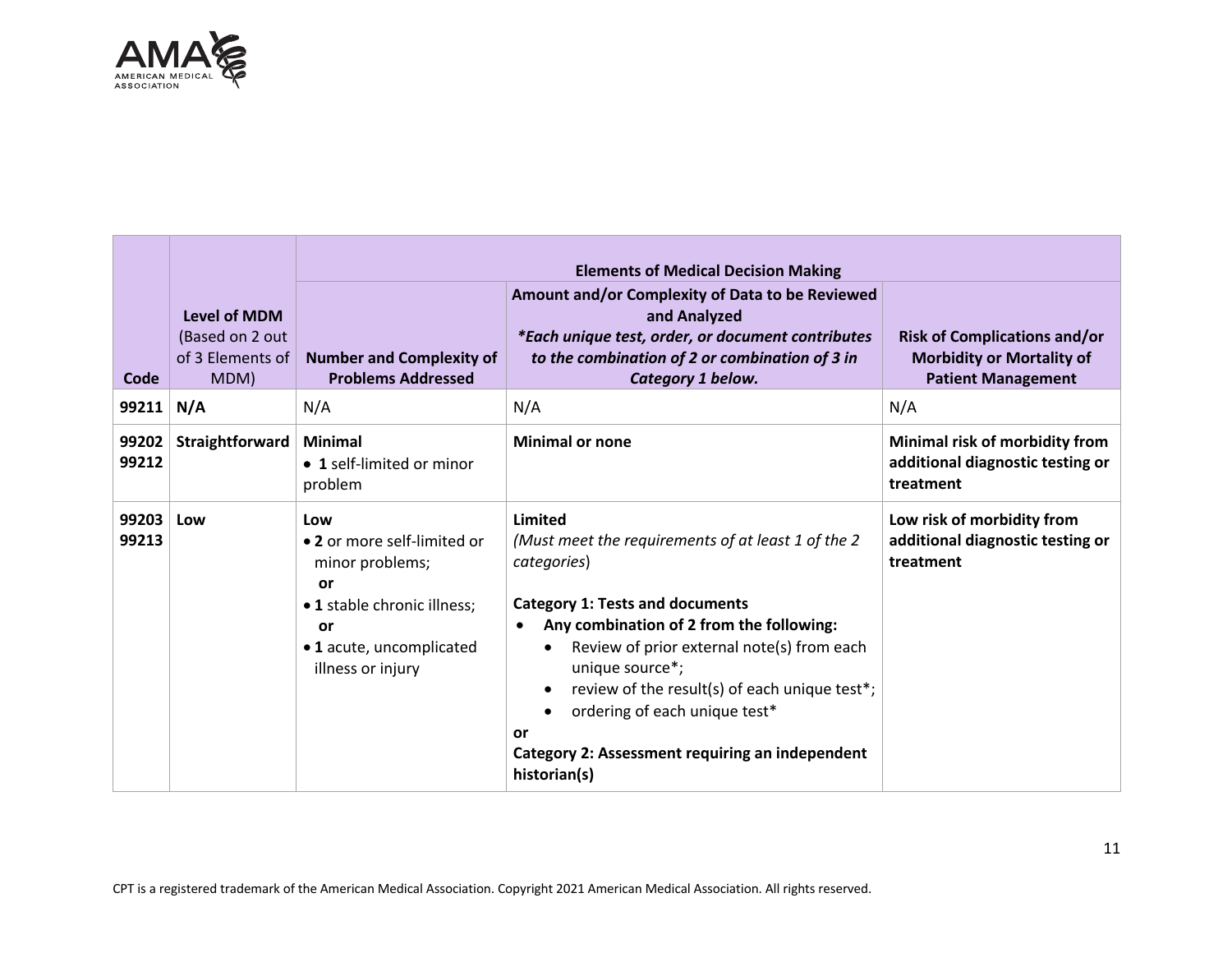

|  | For the categories of independent interpretation of<br>I tests and discussion of management or test |  |
|--|-----------------------------------------------------------------------------------------------------|--|
|  | interpretation, see moderate or high)                                                               |  |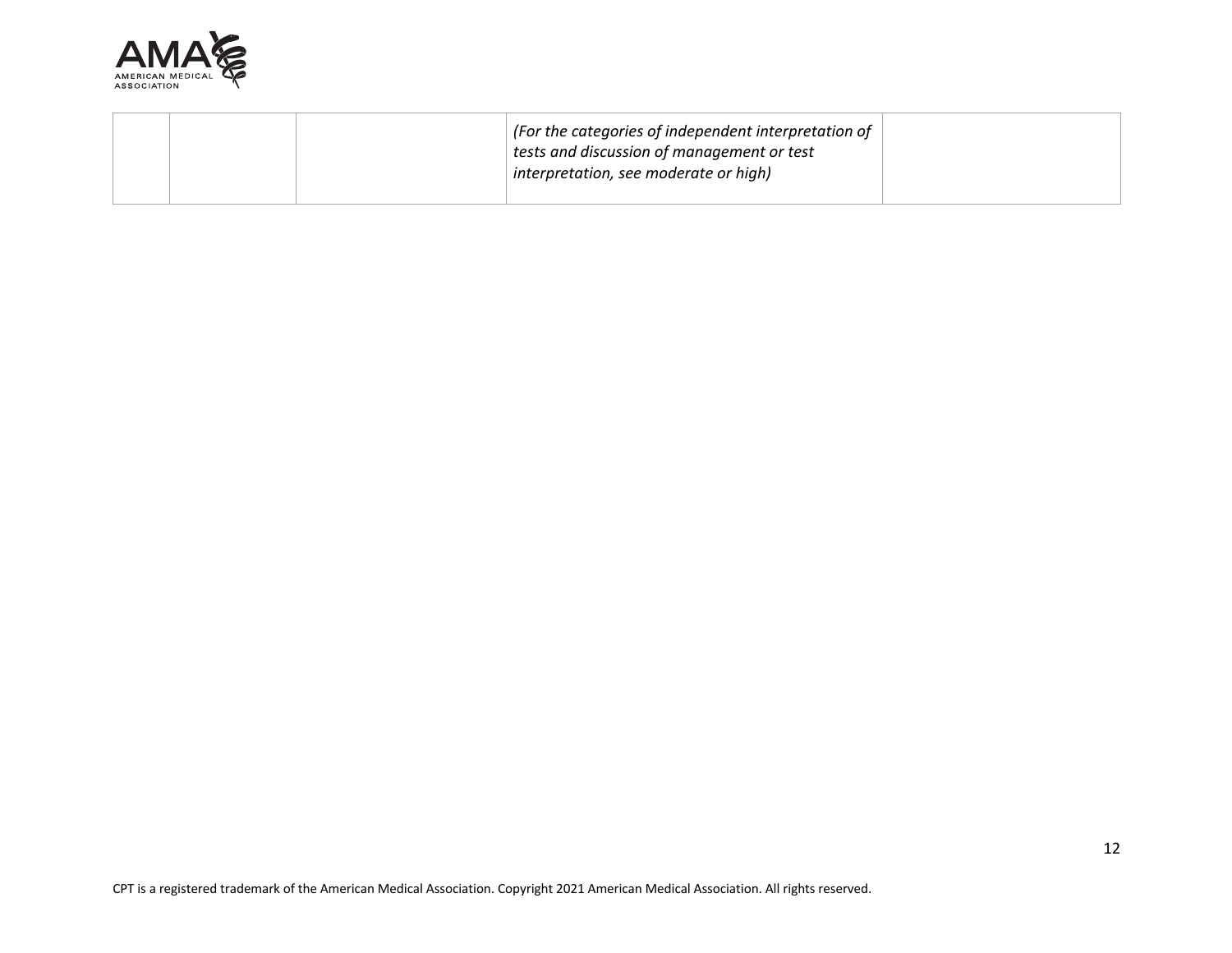

| 99204<br>99214 | <b>Moderate</b> | <b>Moderate</b><br>• 1 or more chronic illnesses<br>with exacerbation,<br>progression, or side<br>effects of treatment;<br>or<br>• 2 or more stable chronic<br>illnesses;<br><b>or</b><br>• 1 undiagnosed new<br>problem with uncertain<br>prognosis;<br>or<br>• 1 acute illness with<br>systemic symptoms;<br>or<br>• 1 acute complicated injury | <b>Moderate</b><br>(Must meet the requirements of at least 1 out of 3<br>categories)<br>Category 1: Tests, documents, or independent<br>historian(s)<br>Any combination of 3 from the following:<br>Review of prior external note(s) from each<br>٠<br>unique source*;<br>Review of the result(s) of each unique<br>test*;<br>Ordering of each unique test*;<br>$\bullet$<br>Assessment requiring an independent<br>$\bullet$<br>historian(s)<br><b>or</b><br>Category 2: Independent interpretation of tests<br>Independent interpretation of a test performed<br>$\bullet$<br>by another physician/other qualified health<br>care professional (not separately reported);<br>or<br><b>Category 3: Discussion of management or test</b><br>interpretation<br>Discussion of management or test<br>interpretation with external physician/other<br>qualified health care professional\appropriate<br>source (not separately reported) | <b>Moderate risk of morbidity</b><br>from additional diagnostic<br>testing or treatment<br>Examples only:<br>Prescription drug<br>management<br>Decision regarding minor<br>$\bullet$<br>surgery with identified<br>patient or procedure risk<br>factors<br>Decision regarding elective<br>٠<br>major surgery without<br>identified patient or<br>procedure risk factors<br>Diagnosis or treatment<br>$\bullet$<br>significantly limited by<br>social determinants of<br>health |
|----------------|-----------------|---------------------------------------------------------------------------------------------------------------------------------------------------------------------------------------------------------------------------------------------------------------------------------------------------------------------------------------------------|--------------------------------------------------------------------------------------------------------------------------------------------------------------------------------------------------------------------------------------------------------------------------------------------------------------------------------------------------------------------------------------------------------------------------------------------------------------------------------------------------------------------------------------------------------------------------------------------------------------------------------------------------------------------------------------------------------------------------------------------------------------------------------------------------------------------------------------------------------------------------------------------------------------------------------------|---------------------------------------------------------------------------------------------------------------------------------------------------------------------------------------------------------------------------------------------------------------------------------------------------------------------------------------------------------------------------------------------------------------------------------------------------------------------------------|
|----------------|-----------------|---------------------------------------------------------------------------------------------------------------------------------------------------------------------------------------------------------------------------------------------------------------------------------------------------------------------------------------------------|--------------------------------------------------------------------------------------------------------------------------------------------------------------------------------------------------------------------------------------------------------------------------------------------------------------------------------------------------------------------------------------------------------------------------------------------------------------------------------------------------------------------------------------------------------------------------------------------------------------------------------------------------------------------------------------------------------------------------------------------------------------------------------------------------------------------------------------------------------------------------------------------------------------------------------------|---------------------------------------------------------------------------------------------------------------------------------------------------------------------------------------------------------------------------------------------------------------------------------------------------------------------------------------------------------------------------------------------------------------------------------------------------------------------------------|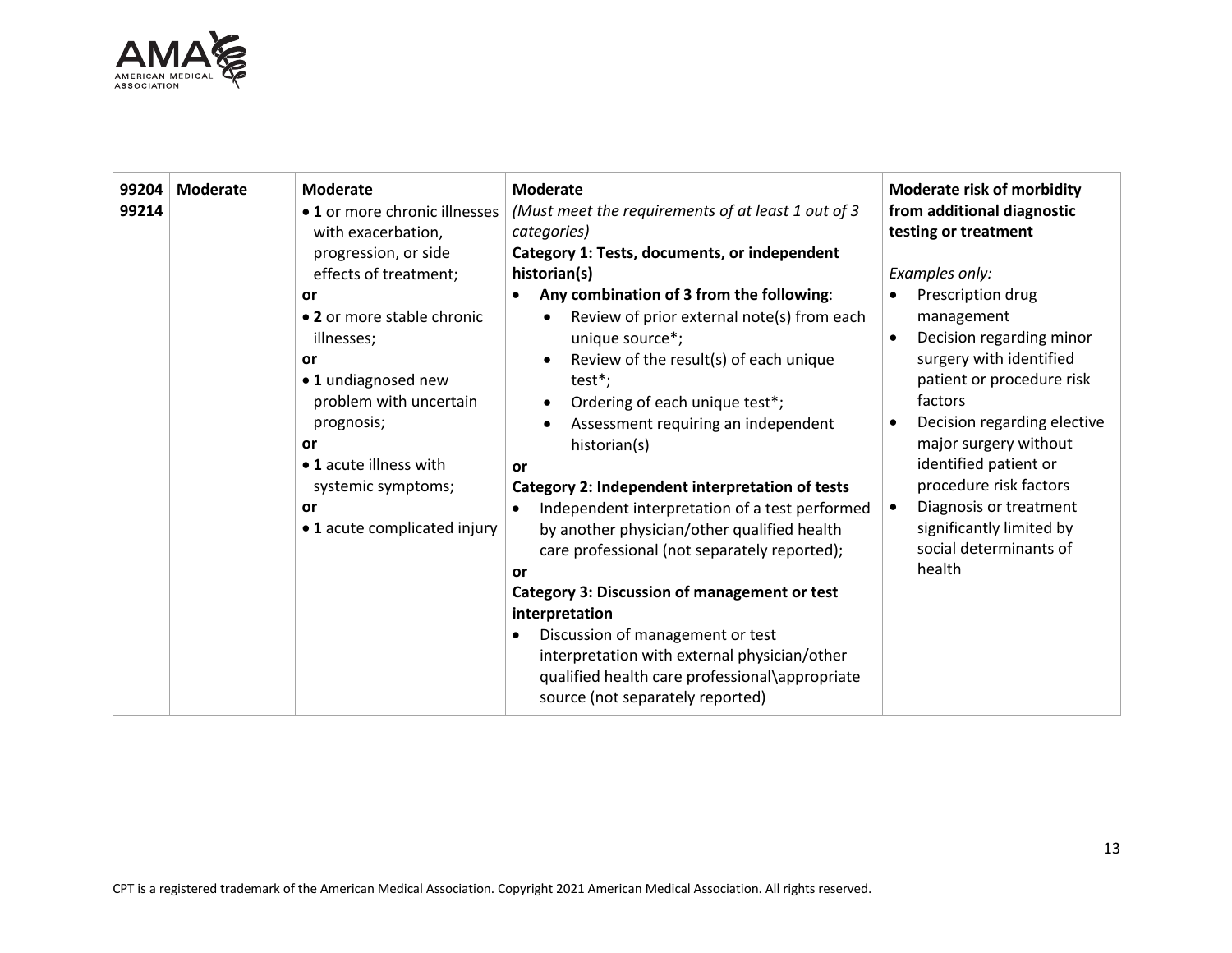

| 99205<br>99215 | High | High<br>1 or more chronic<br>illnesses with severe<br>exacerbation,                                                                                              | <b>Extensive</b><br>(Must meet the requirements of at least 2 out of 3<br>categories)                                                                                                                                                                                                                                                                                                                                                                                                                                                                                                                                                                                                                                                                                                                                             | High risk of morbidity from<br>additional diagnostic testing or<br>treatment                                                                                                                                                                                                                                                                                                                                    |
|----------------|------|------------------------------------------------------------------------------------------------------------------------------------------------------------------|-----------------------------------------------------------------------------------------------------------------------------------------------------------------------------------------------------------------------------------------------------------------------------------------------------------------------------------------------------------------------------------------------------------------------------------------------------------------------------------------------------------------------------------------------------------------------------------------------------------------------------------------------------------------------------------------------------------------------------------------------------------------------------------------------------------------------------------|-----------------------------------------------------------------------------------------------------------------------------------------------------------------------------------------------------------------------------------------------------------------------------------------------------------------------------------------------------------------------------------------------------------------|
|                |      | progression, or side<br>effects of treatment;<br>or<br>1 acute or chronic<br>$\bullet$<br>illness or injury that<br>poses a threat to life<br>or bodily function | Category 1: Tests, documents, or independent<br>historian(s)<br>Any combination of 3 from the following:<br>Review of prior external note(s) from each<br>unique source*;<br>Review of the result(s) of each unique test*;<br>Ordering of each unique test*;<br>Assessment requiring an independent<br>historian(s)<br><b>or</b><br>Category 2: Independent interpretation of tests<br>Independent interpretation of a test<br>$\bullet$<br>performed by another physician/other<br>qualified health care professional (not<br>separately reported);<br><b>or</b><br><b>Category 3: Discussion of management or test</b><br>interpretation<br>Discussion of management or test<br>$\bullet$<br>interpretation with external physician/other<br>qualified health care professional/appropriate<br>source (not separately reported) | Examples only:<br>Drug therapy requiring<br>intensive monitoring for<br>toxicity<br>Decision regarding elective<br>$\bullet$<br>major surgery with<br>identified patient or<br>procedure risk factors<br>Decision regarding<br>$\bullet$<br>emergency major surgery<br>Decision regarding<br>$\bullet$<br>hospitalization<br>Decision not to resuscitate<br>or to de-escalate care<br>because of poor prognosis |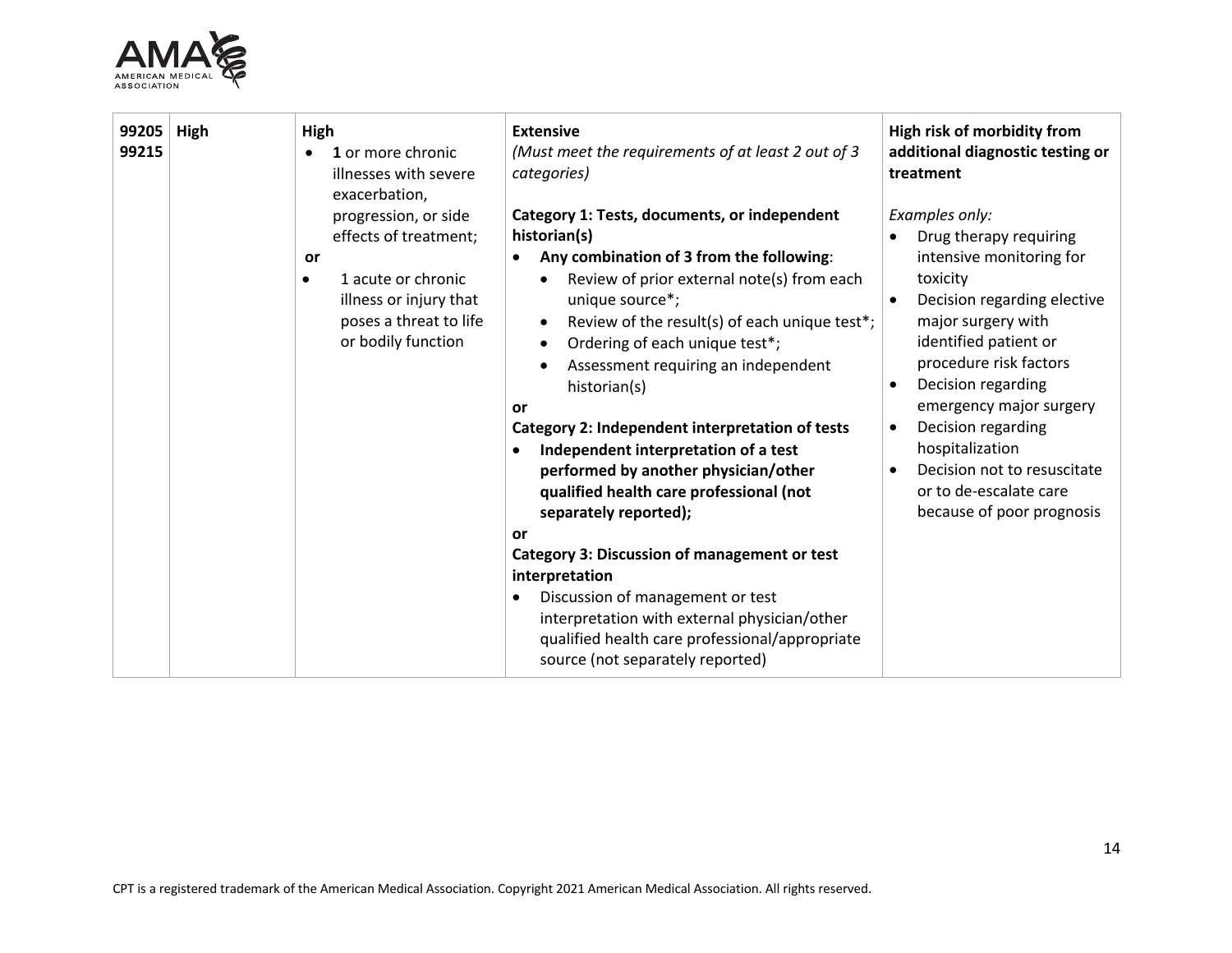

## **Evaluation and Management**

## **Office or Other Outpatient Services**

The following codes are used to report evaluation and management services provided in the office or in an outpatient or other ambulatory facility. A patient is considered an outpatient until inpatient admission to a health care facility occurs.

To report services provided to a patient who is admitted to a hospital or nursing facility in the course of an encounter in the office or other ambulatory facility, see the notes for initial hospital inpatient care or initial nursing facility care.

For services provided in the emergency department, see 99281-99285.

For observation care, see 99217-99226. For observation or inpatient care services (including admission and discharge services), see 99234-99236.

*------------------Coding Tip------------------------------------------------------------------------------------------*

#### **Determination of Patient Status as New or Established Patient**

Solely for the purposes of distinguishing between new and established patients, **professional services** are those face-to-face services rendered by physicians and other qualified health care professionals who may report evaluation and management services reported by a specific CPT code(s). A new patient is one who has not received any professional services from the physician/qualified health care professional or another physician/qualified health care professional of the **exact** same specialty and subspecialty who belongs to the same group practice, within the past three years.

An established patient is one who has received professional services from the physician/qualified health care professional or another physician/qualified health care professional of the exact same specialty and subspecialty who belongs to the same group practice, within the past three years.

In the instance where a physician/qualified health care professional is on call for or covering for another physician/ qualified health care professional, the patient's encounter will be classified as it would have been by the physician/qualified health care professional who is not available. When advanced practice nurses and physician assistants are working with physicians they are considered as working in the **exact**  same specialty and exact same **subspecialties** as the physician.

*CPT Coding Guidelines, Evaluation and Management, Definitions of Commonly Used Terms, New and Established Patient*

### **New Patient**

(99201 has been deleted. To report, use 99202)

**★▲99202** Office or other outpatient visit for the evaluation and management of a new patient, which requires a medically appropriate history and/or examination and straightforward medical decision making.

**\_\_\_\_\_\_\_\_\_\_\_\_\_\_\_\_\_\_\_\_\_\_\_\_\_\_\_\_\_\_\_\_\_\_\_\_\_\_\_\_\_\_\_\_\_\_\_\_\_\_\_\_\_\_\_\_\_\_\_\_\_\_\_\_\_\_\_\_\_\_\_\_\_\_\_\_\_\_\_\_\_\_\_\_\_**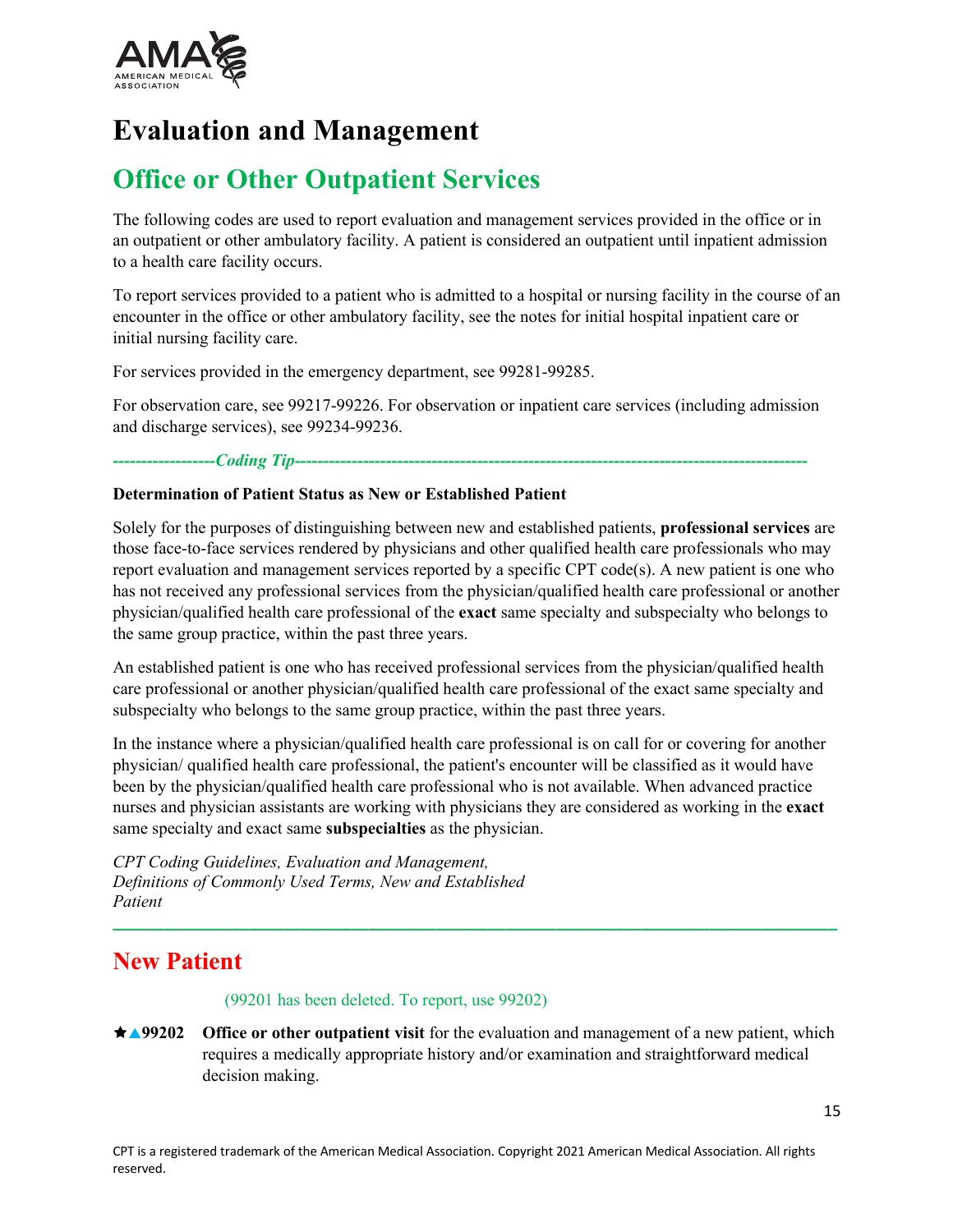

When using time for code selection, 15-29 minutes of total time is spent on the date of the encounter.

**★▲99203** Office or other outpatient visit for the evaluation and management of a new patient, which requires a medically appropriate history and/or examination and low level of medical decision making.

> When using time for code selection, 30-44 minutes of total time is spent on the date of the encounter.

**★▲99204** Office or other outpatient visit for the evaluation and management of a new patient, which requires a medically appropriate history and/or examination and moderate level of medical decision making.

> When using time for code selection, 45-59 minutes of total time is spent on the date of the encounter.

**★▲99205 Office or other outpatient visit** for the evaluation and management of a new patient, which requires a medically appropriate history and/or examination and high level of medical decision making.

> When using time for code selection, 60-74 minutes of total time is spent on the date of the encounter.

(For services 75 minutes or longer, see Prolonged Services 99417)

### **Established Patient**

- **APPENICE Office or other outpatient visit** for the evaluation and management of an established patient, that may not require the presence of a physician or other qualified health care professional. Usually, the presenting problem(s) are minimal.
- **★▲99212** Office or other outpatient visit for the evaluation and management of an established patient, which requires a medically appropriate history and/or examination and straightforward medical decision making.

When using time for code selection, 10-19 minutes of total time is spent on the date of the encounter.

**★▲99213** Office or other outpatient visit for the evaluation and management of an established patient, which requires a medically appropriate history and/or examination and low level of medical decision making.

> When using time for code selection, 20-29 minutes of total time is spent on the date of the encounter.

**★▲99214** Office or other outpatient visit for the evaluation and management of an established patient, which requires a medically appropriate history and/or examination and moderate level of medical decision making.

> When using time for code selection, 30-39 minutes of total time is spent on the date of the encounter.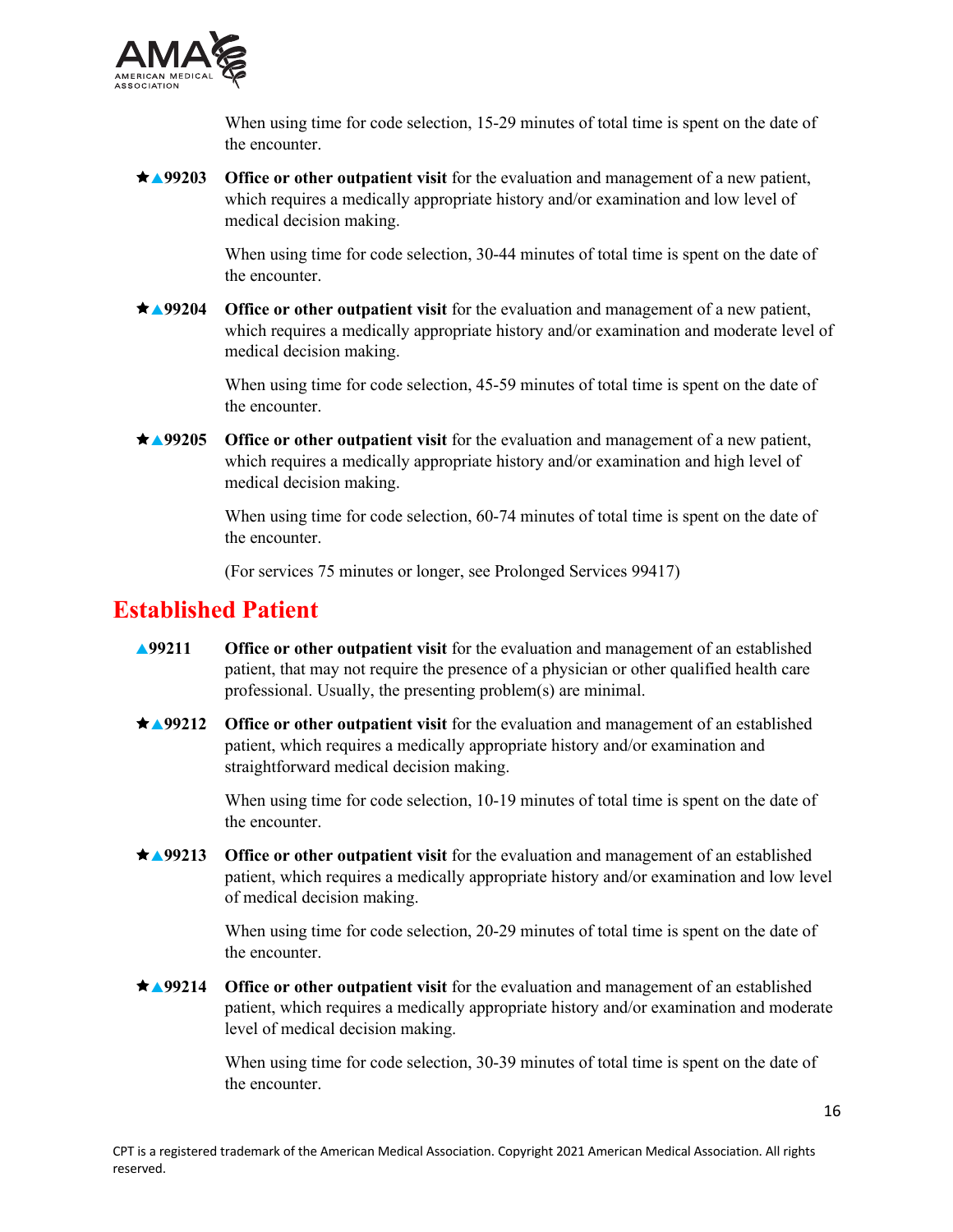

**★▲99215 Office or other outpatient visit** for the evaluation and management of an established patient, which requires a medically appropriate history and/or examination and high level of medical decision making.

> When using time for code selection, 40-54 minutes of total time is spent on the date of the encounter.

(For services 55 minutes or longer, see Prolonged Services 99417)

## **Prolonged Services**

## **Prolonged Service With Direct Patient Contact (Except with Office or Other Outpatient Services)**

Codes 99354-99357 are used when a physician or other qualified health care professional provides prolonged service(s) involving direct patient contact that is provided beyond the usual service in either the inpatient, observation or outpatient setting, except with office or other outpatient services (99202, 99203, 99204, 99205, 99211, 99212, 99213, 99214, 99215). Direct patient contact is face-to-face and includes additional non-face-to-face services on the patient's floor or unit in the hospital or nursing facility during the same session. This service is reported in addition to the primary procedure. Appropriate codes should be selected for supplies provided or other procedures performed in the care of the patient during this period.

Codes 99354-99355 are used to report the total duration of face-to-face time spent by a physician or other qualified health care professional on a given date providing prolonged service in the outpatient setting, even if the time spent by the physician or other qualified health care professional on that date is not continuous. Codes 99356-99357 are used to report the total duration of time spent by a physician or other qualified health care professional at the bedside and on the patient's floor or unit in the hospital or nursing facility on a given date providing prolonged service to a patient, even if the time spent by the physician or other qualified health care professional on that date is not continuous.

Time spent performing separately reported services other than the E/M or psychotherapy service is not counted toward the prolonged services time.

Code 99354 or 99356 is used to report the first hour of prolonged service on a given date, depending on the place of service.

Either code should be used only once per date, even if the time spent by the physician or other qualified health care professional is not continuous on that date. Prolonged service of less than 30 minutes total duration on a given date is not separately reported.

Code 99355 or 99357 is used to report each additional 30 minutes beyond the first hour, depending on the place of service. Either code may also be used to report the final 15-30 minutes of prolonged service on a given date. Prolonged service of less than 15 minutes beyond the first hour or less than 15 minutes beyond the final 30 minutes is not reported separately.

The use of the time-based add-on codes requires that the primary evaluation and management service have a typical or specified time published in the CPT codebook.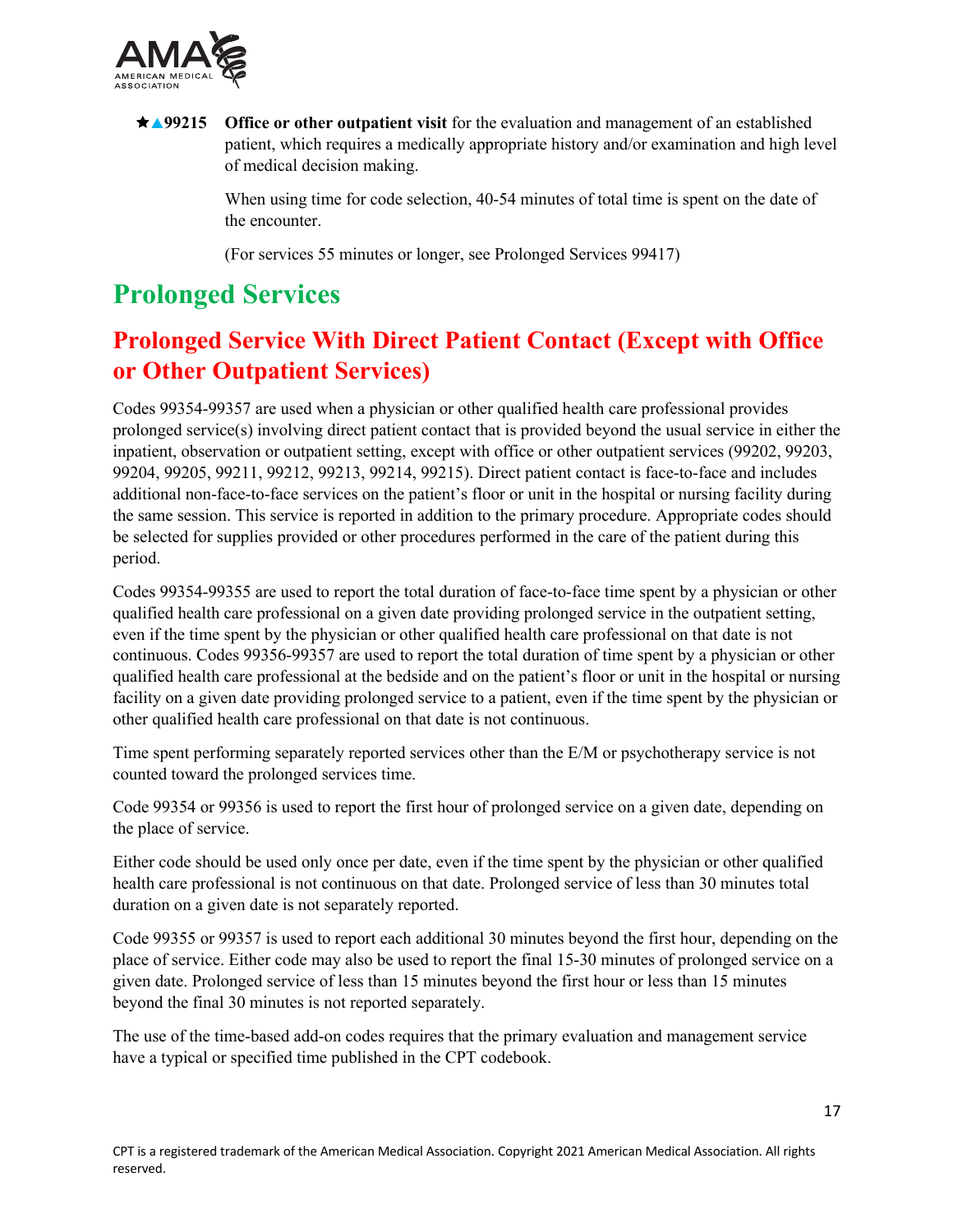

For E/M services that require prolonged clinical staff time and may include face-to-face services by the physician or other qualified health care professional, use 99415, 99416. Do not report 99354, 99355 with 99415, 99416, 99417.

For prolonged total time in the Office or Other Outpatient Services, use 99417.

The following table illustrates the correct reporting of prolonged physician or other qualified health care professional service with direct patient contact in the inpatient or observation setting beyond the usual service time.

| <b>Total Duration of Prolonged Services</b>                              | Code(s)                                                               |
|--------------------------------------------------------------------------|-----------------------------------------------------------------------|
| less than 30 minutes                                                     | Not reported separately                                               |
| 30-74 minutes<br>$(30 \text{ minutes} - 1 \text{ hr. } 14 \text{ min.})$ | 99356 X 1                                                             |
| $75-104$ minutes<br>$(1 hr. 15 min. - 1 hr. 44 min.)$                    | 99356 X 1 AND 99357 X 1                                               |
| 105 or more<br>(1 hr. 45 min. or more)                                   | 99356 X 1 AND 99357 X 2<br>or more for each additional<br>30 minutes. |

**★+499354** Prolonged service(s) in the outpatient setting requiring direct patient contact beyond the time of the usual service; first hour (List separately in addition to code for outpatient **Evaluation and Management** or psychotherapy service, except with office or other outpatient services [99202-99215])

> (Use 99354 in conjunction with 90837, 90847, 99241-99245, 99324-99337, 99341-99350, 99483)

(Do not report 99354 in conjunction with 99202, 99203, 99204, 99205, 99211, 99212, 99213, 99214, 99215, 99415, 99416, 99417)

**★+499355** each additional 30 minutes (List separately in addition to code for prolonged service)

(Use 99355 in conjunction with 99354)

(Do not report 99355 in conjunction with 99202, 99203, 99204, 99205, 99211, 99212, 99213, 99214, 99215, 99415, 99416, 99417)

 $\pm \triangle 99356$  Prolonged service in the inpatient or observation setting, requiring unit/floor time beyond the usual service; first hour (List separately in addition to code for inpatient or observation **Evaluation and Management** service)

> (Use 99356 in conjunction with 90837, 90847, 99218-99220, 99221-99223, 99224-99226, 99231-99233, 99234-99236, 99251-99255, 99304-99310)

 $\pm \triangle$ **99357** each additional 30 minutes (List separately in addition to code for prolonged service)

(Use 99357 in conjunction with 99356)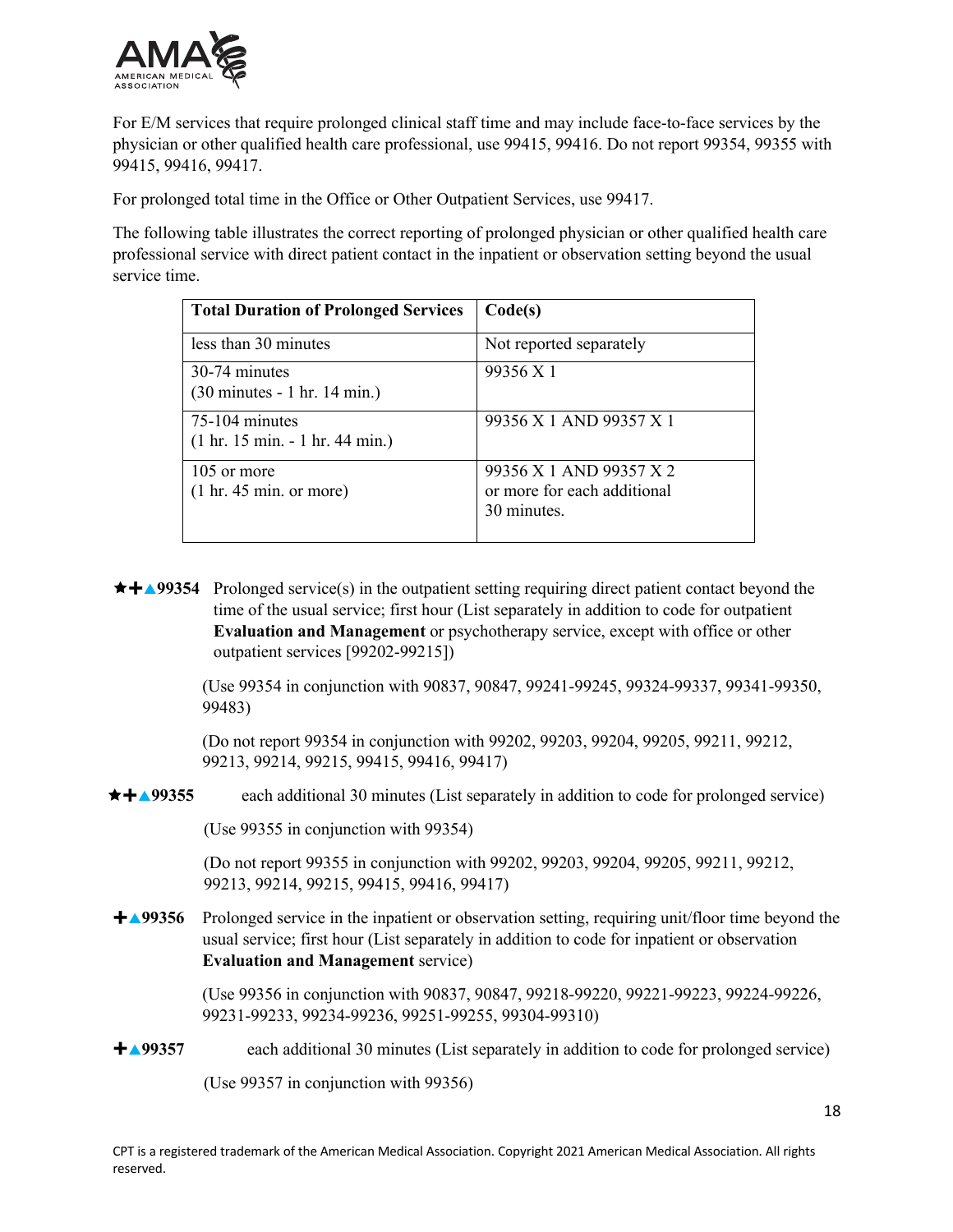

## **Prolonged Service Without Direct Patient Contact**

Codes 99358 and 99359 are used when a prolonged service is provided that is neither face-to-face time in the outpatient, inpatient, or observation setting, nor additional unit/floor time in the hospital or nursing facility setting. Codes 99358, 99359 may be used during the same session of an evaluation and management service, except office or other outpatient services (99202, 99203, 99204, 99205, 99211, 99212, 99213, 99214, 99215). For prolonged time without direct patient contact on the date of office or other outpatient services, use 99417. Codes 99358, 99359 may also be used for prolonged services on a date other than the date of a face-to face encounter.

This service is to be reported in relation to other physician or other qualified health care professional services, including evaluation and management services at any level. This prolonged service may be reported on a different date than the primary service to which it is related. For example, extensive record review may relate to a previous evaluation and management service performed at an earlier date. However, it must relate to a service or patient where (face-to-face) patient care has occurred or will occur and relate to ongoing patient management.

Codes 99358 and 99359 are used to report the total duration of non-face-to-face time spent by a physician or other qualified health care professional on a given date providing prolonged service, even if the time spent by the physician or other qualified health care professional on that date is not continuous. Code 99358 is used to report the first hour of prolonged service on a given date regardless of the place of service. It should be used only once per date.

Prolonged service of less than 30 minutes total duration on a given date is not separately reported.

Code 99359 is used to report each additional 30 minutes beyond the first hour. It may also be used to report the final 15 to 30 minutes of prolonged service on a given date.

Prolonged service of less than 15 minutes beyond the first hour or less than 15 minutes beyond the final 30 minutes is not reported separately. Do not report 99358, 99359 for time without direct patient contact reported in other services such as care plan oversight services (99339, 99340, 99374-99380), chronic care management by a physician or other qualified health care professional (99491), home and outpatient INR monitoring (93792, 93793), medical team conferences (99366-99368), interprofessional telephone/internet/electronic health record consultations (99446-99452), or on-line digital evaluation and management services (9X0X1, 9X0X2, 9X0X3).

**99358** Prolonged evaluation and management service before and/or after direct patient care; first hour

 $+99359$  each additional 30 minutes (List separately in addition to code for prolonged service)

(Use 99359 in conjunction with 99358)

(Do not report 99358, 99359 on the same date of service as 99417)

(Do not report 99358, 99359 during the same month with 99484, 99487-99489, 99490, 99491, 99492, 99493, 99494)

(Do not report 99358, 99359 when performed during the service time of codes 99495 or 99496, if reporting 99495 or 99496)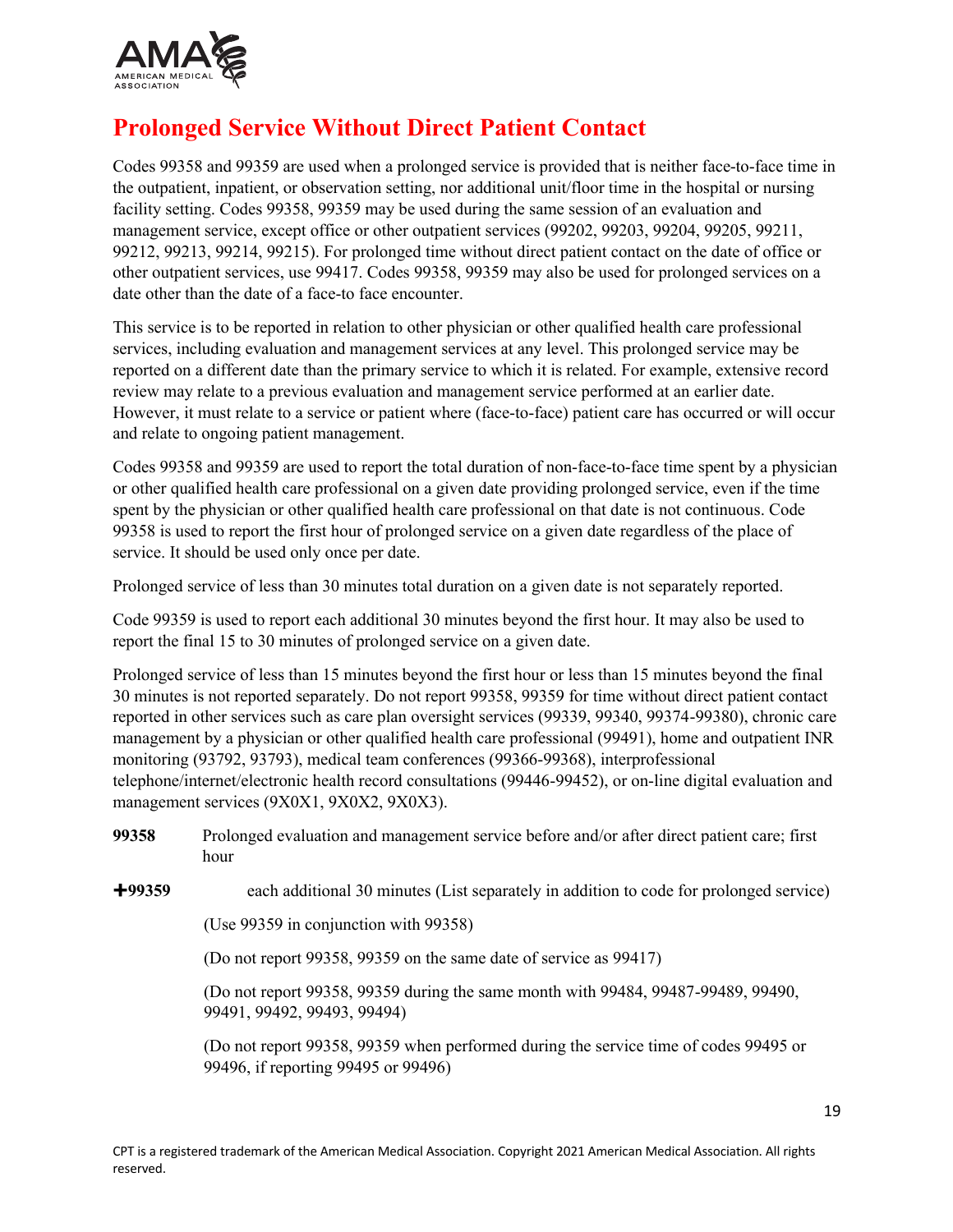

| <b>Total Duration of Prolonged</b><br><b>Services Without Direct</b><br><b>Face-to-Face Contact</b> | Code(s)                                                               |
|-----------------------------------------------------------------------------------------------------|-----------------------------------------------------------------------|
| less than 30 minutes                                                                                | Not reported separately                                               |
| 30-74 minutes<br>$(30 \text{ minutes} - 1 \text{ hr. } 14 \text{ min.})$                            | 99358 X 1                                                             |
| 75-104 minutes<br>$(1 hr. 15 min. - 1 hr. 44 min.)$                                                 | 99358 X 1 AND 99359 X 1                                               |
| $105$ or more<br>(1 hr. 45 min. or more)                                                            | 99358 X 1 AND 99359 X 2<br>or more for each additional<br>30 minutes. |

## **Prolonged Clinical Staff Services With Physician or Other Qualified Health Care Professional Supervision**

Codes 99415, 99416 are used when a prolonged evaluation and management (E/M) service is provided in the office or outpatient setting that involves prolonged clinical staff face-to-face time beyond the typical face-to-face time of the E/M service, as stated in the code description. The physician or qualified health care professional is present to provide direct supervision of the clinical staff. This service is reported in addition to the designated E/M services and any other services provided at the same session as E/M services.

Codes 99415, 99416 are used to report the total duration of face-to-face time spent by clinical staff on a given date providing prolonged service in the office or other outpatient setting, even if the time spent by the clinical staff on that date is not continuous. Time spent performing separately reported services other than the E/M service is not counted toward the prolonged services time.

Code 99415 is used to report the first hour of prolonged clinical staff service on a given date. Code 99415 should be used only once per date, even if the time spent by the clinical staff is not continuous on that date. Prolonged service of less than 45 minutes total duration on a given date is not separately reported because the clinical staff time involved is included in the E/M codes. The typical face-to-face time of the primary service is used in defining when prolonged services time begins. For example, prolonged clinical staff services for 99214 begin after 25 minutes, and 99415 is not reported until at least 70 minutes total face-to-face clinical staff time has been performed. When face-to-face time is noncontiguous, use only the face-to-face time provided to the patient by the clinical staff.

Code 99416 is used to report each additional 30 minutes of prolonged clinical staff service beyond the first hour. Code 99416 may also be used to report the final 15-30 minutes of prolonged service on a given date. Prolonged service of less than 15 minutes beyond the first hour or less than 15 minutes beyond the final 30 minutes is not reported separately.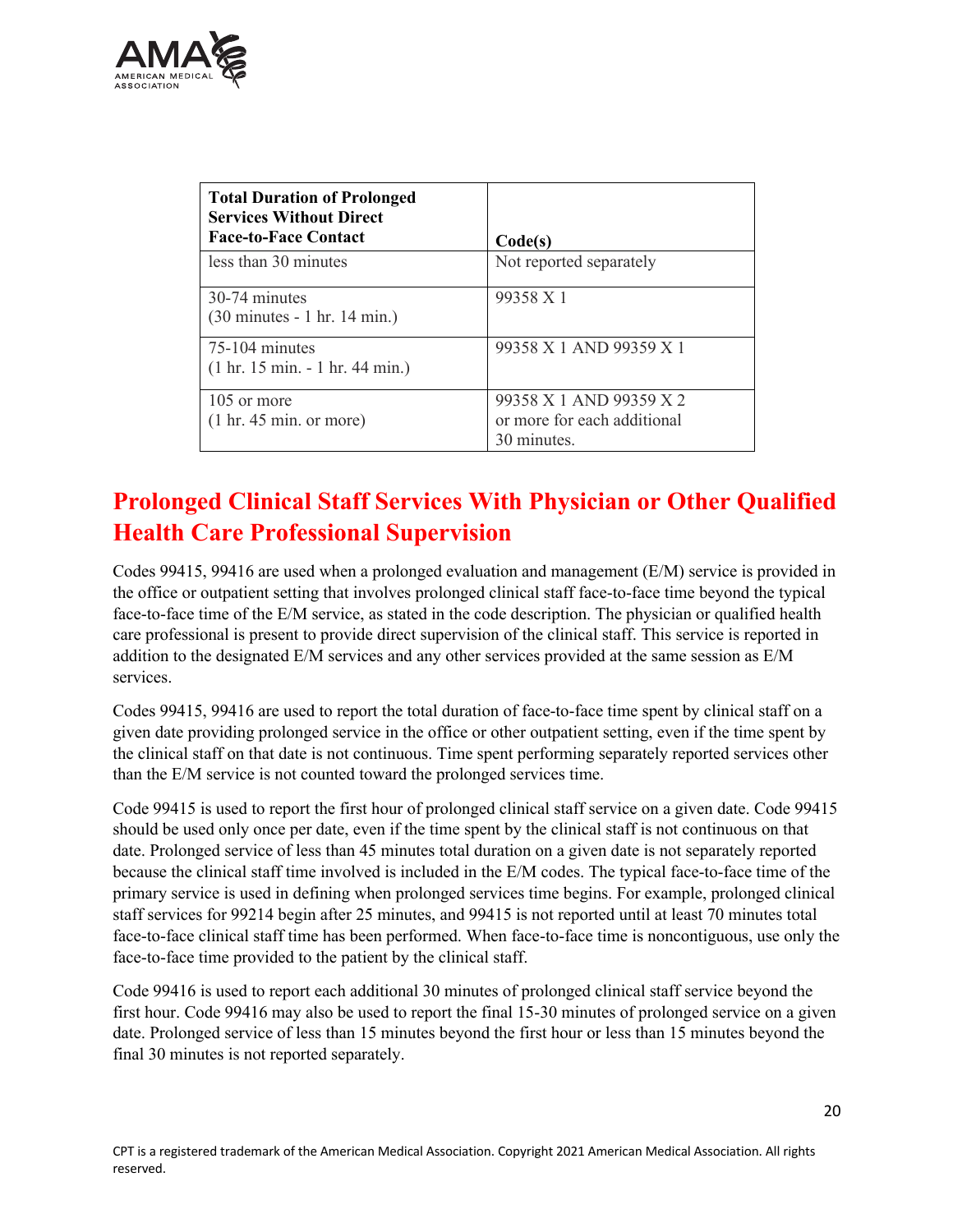

Codes 99415, 99416 may be reported for no more than two simultaneous patients. The use of the timebased add-on codes requires that the primary E/M service has a typical or specified time published in the CPT code set.

For prolonged services by the physician or other qualified health care professional, see 99354, 99355, 99417. Do not report 99415, 99416 with 99354, 99355, 99417.

Facilities may not report 99415, 99416.

**#+99415** Prolonged clinical staff service (the service beyond the typical service time) during an evaluation and management service in the office or outpatient setting, direct patient contact with physician supervision; first hour (List separately in addition to code for outpatient **Evaluation and Management** service)

> (Use 99415 in conjunction with 99202, 99203, 99204, 99205, 99211, 99212, 99213, 99214, 99215)

(Do not report 99415 in conjunction with 99354, 99355, 99417)

**#**Ê**99416** each additional 30 minutes (List separately in addition to code for prolonged service)

(Use 99416 in conjunction with 99415)

(Do not report 99416 in conjunction with 99354, 99355, 99417)

The Total Duration of Prolonged Services Table illustrates the correct reporting of prolonged services provided by clinical staff with physician supervision in the office setting beyond the initial 45 minutes of clinical staff time:

| <b>Total Duration of Prolonged</b><br><b>Services</b> | Code(s)                                                               |
|-------------------------------------------------------|-----------------------------------------------------------------------|
| less than 30 minutes                                  | Not reported separately                                               |
| 30-74 minutes<br>(30 minutes - 1 hr. 14 min.)         | 99415 X 1                                                             |
| 75-104 minutes<br>$(1 hr. 15 min. - 1 hr. 44 min.)$   | 99415 X 1 AND 99416 X 1                                               |
| 105 or more<br>(1 hr. 45 min. or more)                | 99415 X 1 AND 99416 X 2<br>or more for each additional<br>30 minutes. |

## **Prolonged Service With or Without Direct Patient Contact on the Date of an Office or Other Outpatient Service**

Code 99417 is used to report prolonged total time (ie, combined time with and without direct patient contact) provided by the physician or other qualified health care professional on the date of office or other outpatient services (ie, 99205, 99215). Code 99417 is only used when the office or other outpatient service has been selected using time alone as the basis and only after the total time of the highest-level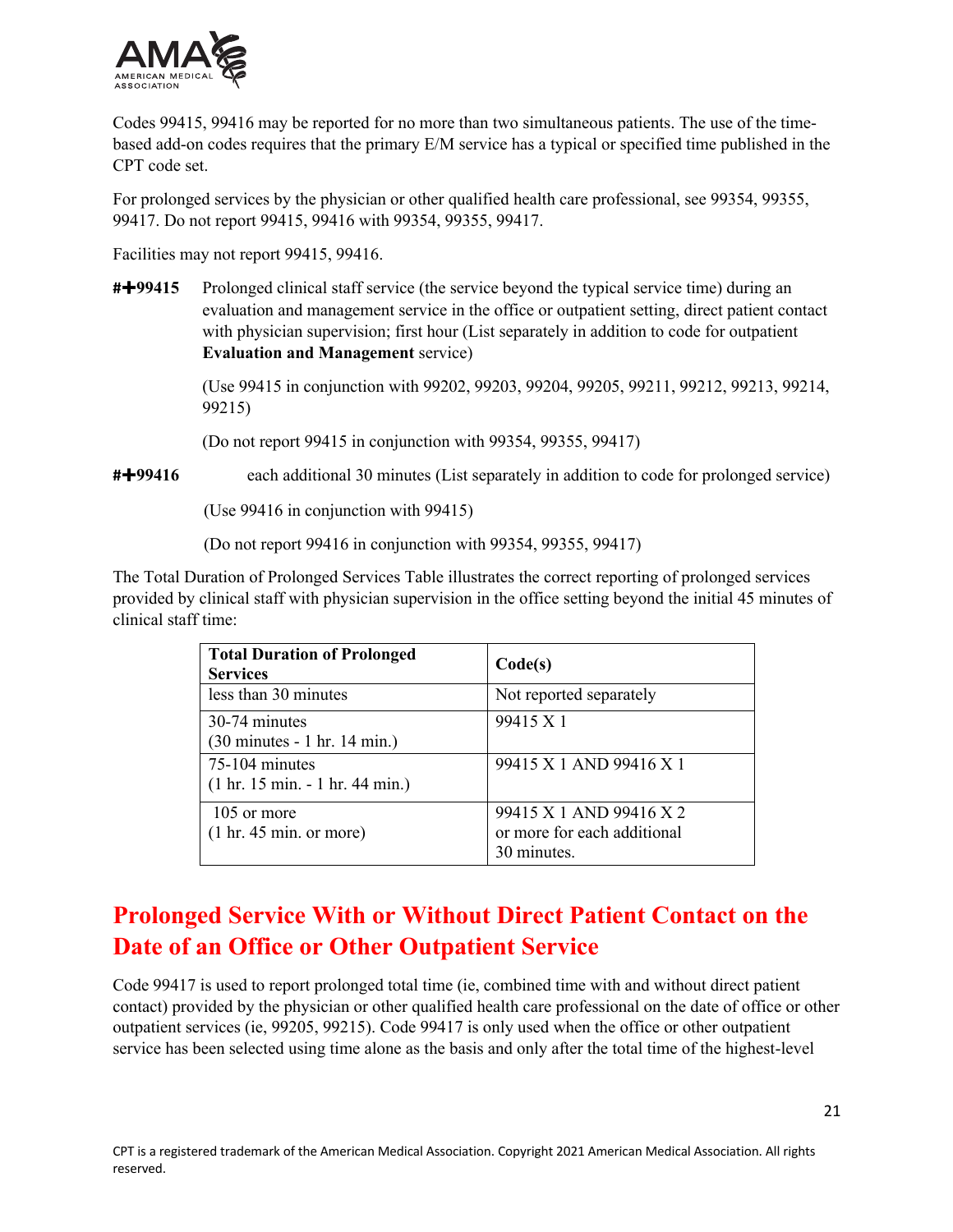

service (ie, 99205 or 99215) has been exceeded. To report a unit of 99417, 15 minutes of additional time must have been attained. Do not report 99417 for any additional time increment of less than 15 minutes.

Time spent performing separately reported services other than the E/M service is not counted toward the time to report 99205, 99215 and prolonged services time.

For prolonged services on a date other than the date of a face-to-face encounter, including office or other outpatient services (99202, 99203, 99204, 99205, 99211, 99212, 99213, 99214, 99215), see 99358, 99359. For E/M services that require prolonged clinical staff time and may include face-to-face services by the physician or other qualified health care professional, see 99415, 99416. Do not report 99417 in conjunction with 99354, 99355, 99358, 99359, 99415, 99416.

Prolonged services of less than 15 minutes total time on the date of the office or other outpatient service (ie, 99205, 99215) is not reported.

**★+●99417** Prolonged office or other outpatient evaluation and management service(s) (beyond the total time of the primary procedure which has been selected using total time), requiring total time with or without direct patient contact beyond the usual service, on the date of the primary service; each 15 minutes (List separately in addition to codes 99205, 99215 for office or other outpatient **Evaluation and Management** services)

(Use 99417 in conjunction with 99205, 99215)

(Do not report 99417 in conjunction with 99354, 99355, 99358, 99359, 99415, 99416)

| <b>Total Duration of New Patient Office</b><br>or Other Outpatient Services (use |                                 |
|----------------------------------------------------------------------------------|---------------------------------|
| with 99205)                                                                      | Code(s)                         |
| less than 75 minutes                                                             | Not reported separately         |
| 75-89 minutes                                                                    | 99205 X 1 and 99417 X 1         |
| $90-104$ minutes                                                                 | 99205 X 1 and 99417 X 2         |
| 105 or more                                                                      | 99205 X 1 and 99417 X 3 or more |
|                                                                                  | for each additional 15 minutes. |
| <b>Total Duration of Established Patient</b>                                     |                                 |
| <b>Office or Other Outpatient Services</b>                                       |                                 |
| (use with 99215)                                                                 | Code(s)                         |
| less than 55 minutes                                                             | Not reported separately         |
| 55-69 minutes                                                                    | 99215 X 1 and 99417 X 1         |
| 70-84 minutes                                                                    | 99215 X 1 and 99417 X 2         |
| 85 or more                                                                       | 99215 X 1 and 99417 X 3 or more |
|                                                                                  | for each additional 15 minutes. |

(Do not report 99417 for any time unit less than 15 minutes)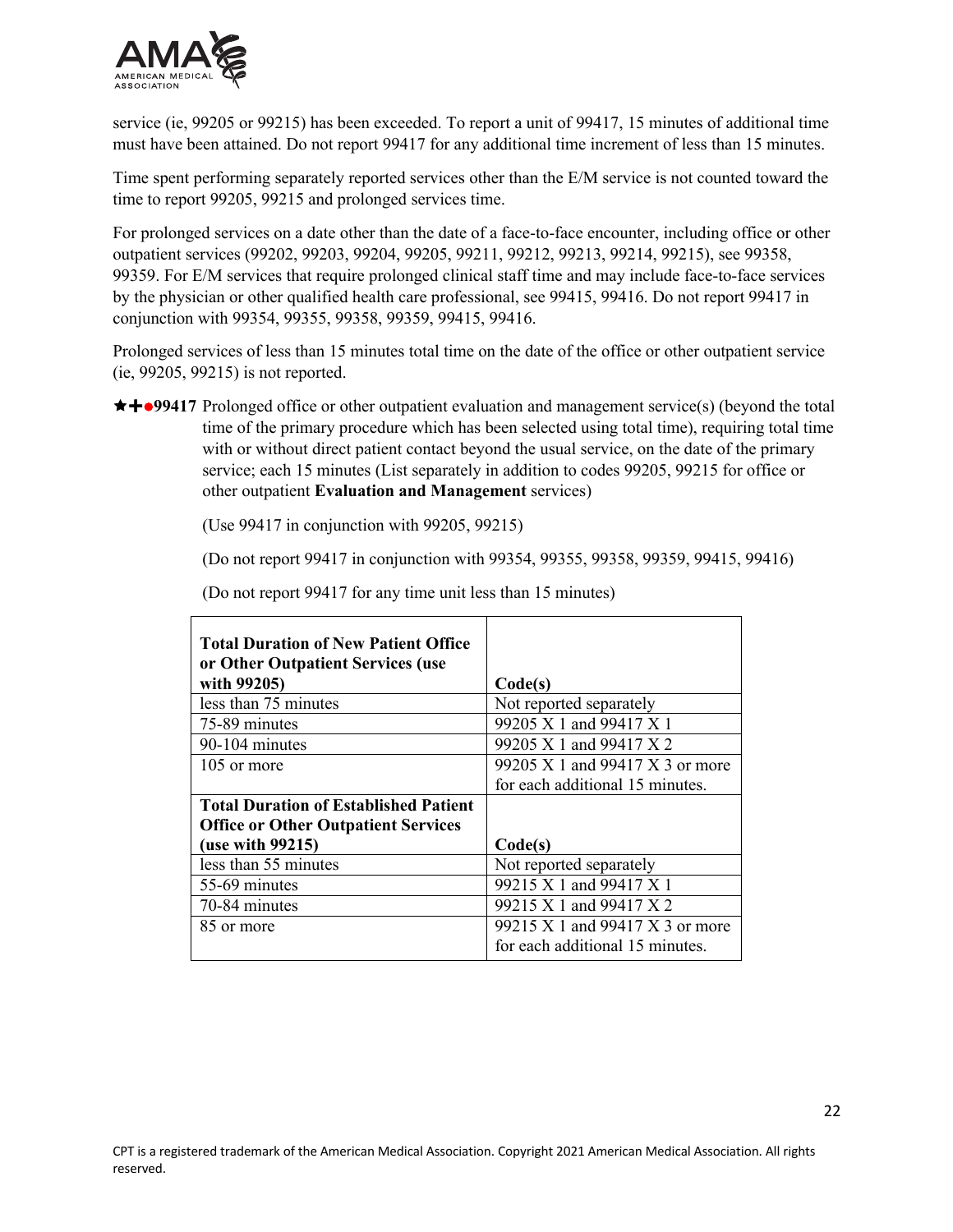

## **Prolonged Services**

### **Prolonged Service With Direct Patient Contact (Except with Office or Other Outpatient Services)**

Codes 99354-99357 are used when a physician or other qualified health care professional provides prolonged service(s) involving direct patient contact that is provided beyond the usual service in either the inpatient, observation or outpatient setting, except with office or other outpatient services (99202, 99203, 99204, 99205, 99212, 99213, 99214, 99215). Direct patient contact is face-to-face and includes additional non-face-to-face services on the patient's floor or unit in the hospital or nursing facility during the same session. This service is reported in addition to the primary procedure. Appropriate codes should be selected for supplies provided or other procedures performed in the care of the patient during this period.

Codes 99354-99355 are used to report the total duration of face-to-face time spent by a physician or other qualified health care professional on a given date providing prolonged service in the outpatient setting, even if the time spent by the physician or other qualified health care professional on that date is not continuous. Codes 99356-99357 are used to report the total duration of time spent by a physician or other qualified health care professional at the bedside and on the patient's floor or unit in the hospital or nursing facility on a given date providing prolonged service to a patient, even if the time spent by the physician or other qualified health care professional on that date is not continuous.

Time spent performing separately reported services other than the E/M or psychotherapy service is not counted toward the prolonged services time.

Code 99354 or 99356 is used to report the first hour of prolonged service on a given date, depending on the place of service.

Either code should be used only once per date, even if the time spent by the physician or other qualified health care professional is not continuous on that date. Prolonged service of less than 30 minutes total duration on a given date is not separately reported.

Code 99355 or 99357 is used to report each additional 30 minutes beyond the first hour, depending on the place of service. Either code may also be used to report the final 15-30 minutes of prolonged service on a given date. Prolonged service of less than 15 minutes beyond the first hour or less than 15 minutes beyond the final 30 minutes is not reported separately.

The use of the time-based add-on codes requires that the primary evaluation and management service have a typical or specified time published in the CPT codebook.

For E/M services that require prolonged clinical staff time and may include face-to-face services by the physician or other qualified health care professional, use 99415, 99416. Do not report 99354, 99355 with 99415, 99416, 99417.

For prolonged total time in addition to office or other outpatient services (ie, 99205, 99215), use 99417.

The following table illustrates the correct reporting of prolonged physician or other qualified health care professional service with direct patient contact in the inpatient or observation setting beyond the usual service time.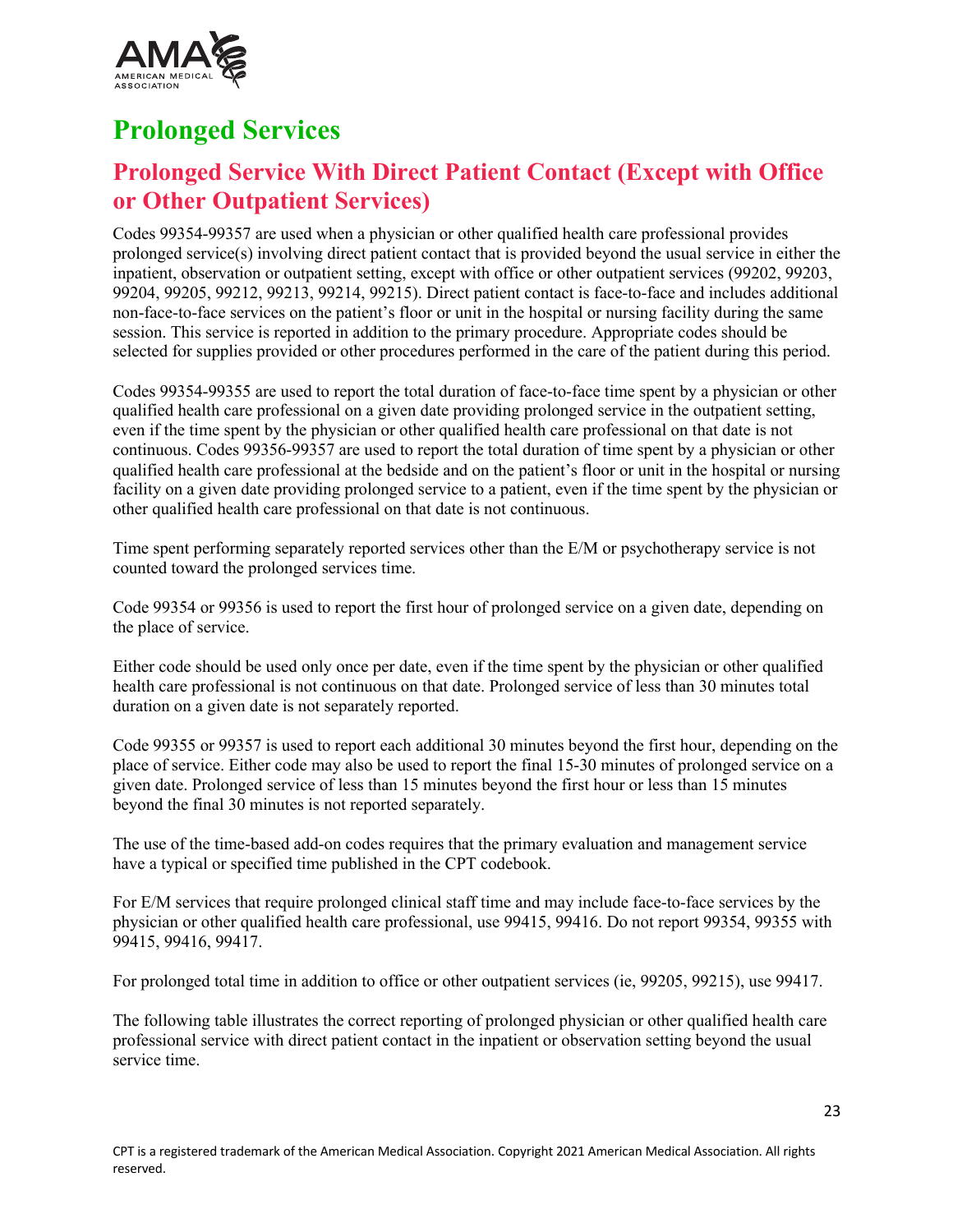

| <b>Total Duration of Prolonged Services</b>                              | Code(s)                                                               |
|--------------------------------------------------------------------------|-----------------------------------------------------------------------|
| less than 30 minutes                                                     | Not reported separately                                               |
| 30-74 minutes<br>$(30 \text{ minutes} - 1 \text{ hr. } 14 \text{ min.})$ | 99356 X 1                                                             |
| 75-104 minutes<br>$(1 hr. 15 min. - 1 hr. 44 min.)$                      | 99356 X 1 AND 99357 X 1                                               |
| $105$ or more<br>(1 hr. 45 min. or more)                                 | 99356 X 1 AND 99357 X 2<br>or more for each additional<br>30 minutes. |

- $\star$  **+**  $\triangle$ **99354** Prolonged service(s) in the outpatient setting requiring direct patient contact beyond the time of the usual service; first hour (List separately in addition to code for outpatient **Evaluation and Management** or psychotherapy service, except with office or other outpatient services [99202-99215]) (Use 99354 in conjunction with 90837, 90847, 99241-99245, 99324-99337, 99341- 99350, 99483) (Do not report 99354 in conjunction with 99202, 99203, 99204, 99205, 99211, 99212, 99213, 99214, 99215, 99415, 99416, 999417) **★十▲99355** each additional 30 minutes (List separately in addition to code for prolonged service) (Use 99355 in conjunction with 99354) (Do not report 99355 in conjunction with 99202, 99203, 99204, 99205, 99211, 99212, 99213, 99214, 99215, 99415, 99416, 99417)  $\pm \triangle 99356$  Prolonged service in the inpatient or observation setting, requiring unit/floor time beyond the usual service; first hour (List separately in addition to code for inpatient or observation **Evaluation and Management** service) (Use 99356 in conjunction with 90837, 90847, 99218-99220, 99221-99223, 99224- 99226, 99231-99233, 99234-99236, 99251-99255, 99304-99310) Ê**99357** each additional 30 minutes (List separately in addition to code for prolonged service)
	- (Use 99357 in conjunction with 99356)

### **Prolonged Service Without Direct Patient Contact**

Codes 99358 and 99359 are used when a prolonged service is provided that is neither face-to-face time in the outpatient, inpatient, or observation setting, nor additional unit/floor time in the hospital or nursing facility setting. Codes 99358, 99359 may be used during the same session of an evaluation and management service, except office or other outpatient services (99202, 99203, 99204, 99205, 99212, 99213, 99214, 99215). For prolonged total time in addition to office or other outpatient services (ie, 99205, 99215) on the same date of service without direct patient contact, use 99417. Codes 99358, 99359 may also be used for prolonged services on a date other than the date of a face-to face encounter.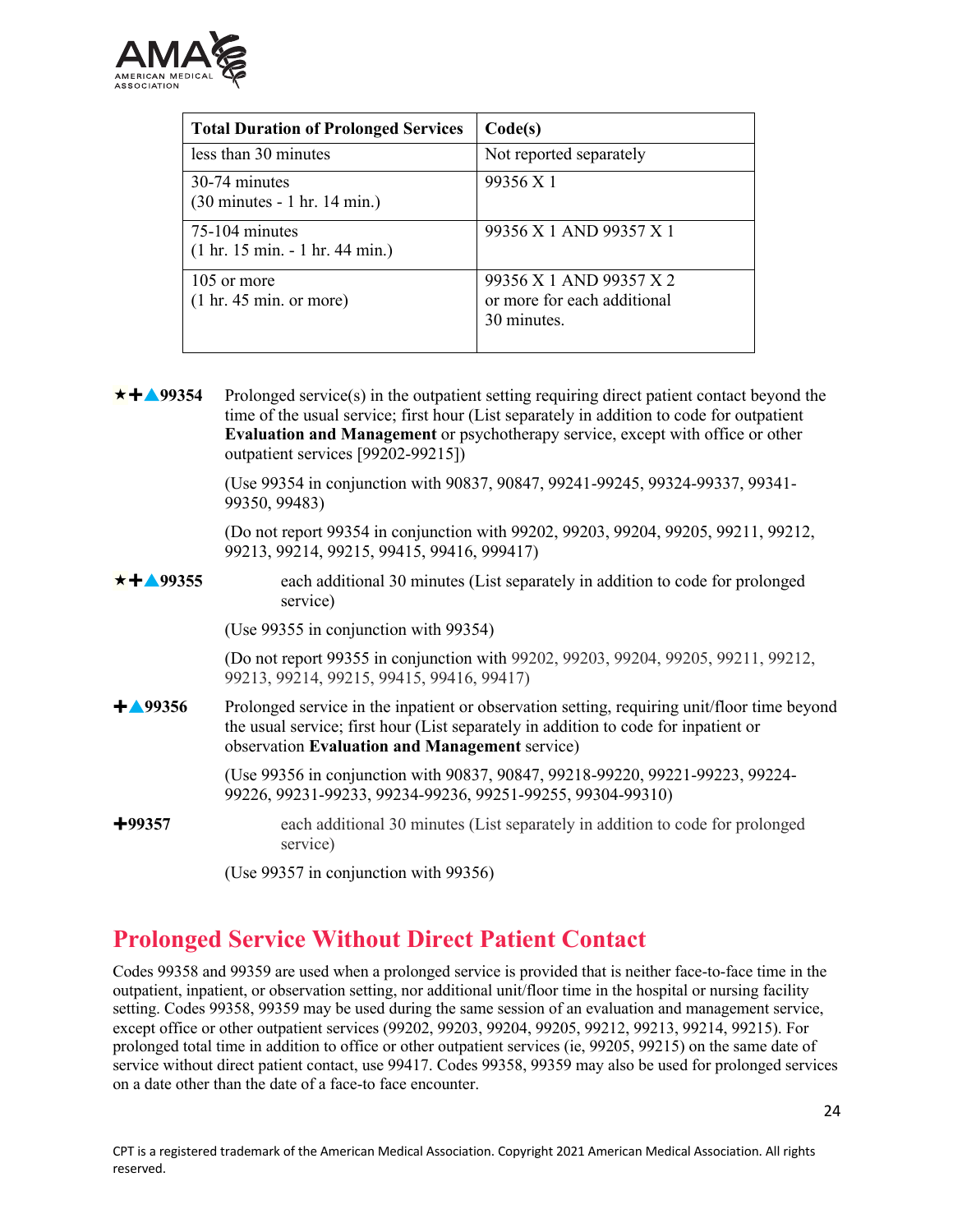

This service is to be reported in relation to other physician or other qualified health care professional services, including evaluation and management services at any level. This prolonged service may be reported on a different date than the primary service to which it is related. For example, extensive record review may relate to a previous evaluation and management service performed at an earlier date. However, it must relate to a service or patient where (face-to-face) patient care has occurred or will occur and relate to ongoing patient management.

Codes 99358 and 99359 are used to report the total duration of non-face-to-face time spent by a physician or other qualified health care professional on a given date providing prolonged service, even if the time spent by the physician or other qualified health care professional on that date is not continuous. Code 99358 is used to report the first hour of prolonged service on a given date regardless of the place of service. It should be used only once per date.

Prolonged service of less than 30 minutes total duration on a given date is not separately reported.

Code 99359 is used to report each additional 30 minutes beyond the first hour. It may also be used to report the final 15 to 30 minutes of prolonged service on a given date.

Prolonged service of less than 15 minutes beyond the first hour or less than 15 minutes beyond the final 30 minutes is not reported separately.

Do not report 99358, 99359 for time without direct patient contact reported in other services such as care plan oversight services (99339, 99340, 99374-99380), chronic care management by a physician or other qualified health care professional (99491), home and outpatient INR monitoring (93792, 93793), medical team conferences (99366-99368), interprofessional telephone/Internet/electronic health record consultations (99446, 99447, 99448, 99449, 99451, 99452), or online digital evaluation and management services (99421, 99422, 99423).

- **99358** Prolonged evaluation and management service before and/or after direct patient care; first hour
- $+99359$  each additional 30 minutes (List separately in addition to code for prolonged service)

(Use 99359 in conjunction with 99358)

(Do not report 99358, 99359 on the same date of service as 99202, 99203, 99204, 99205, 99212, 99213, 99214, 99215, 99417)

| <b>Total Duration of Prolonged</b><br><b>Services Without Direct</b><br><b>Face-to-Face Contact</b> | Code(s)                 |
|-----------------------------------------------------------------------------------------------------|-------------------------|
| less than 30 minutes                                                                                | Not reported separately |
| 30-74 minutes<br>$(30 \text{ minutes} - 1 \text{ hr. } 14 \text{ min.})$                            | 99358 X 1               |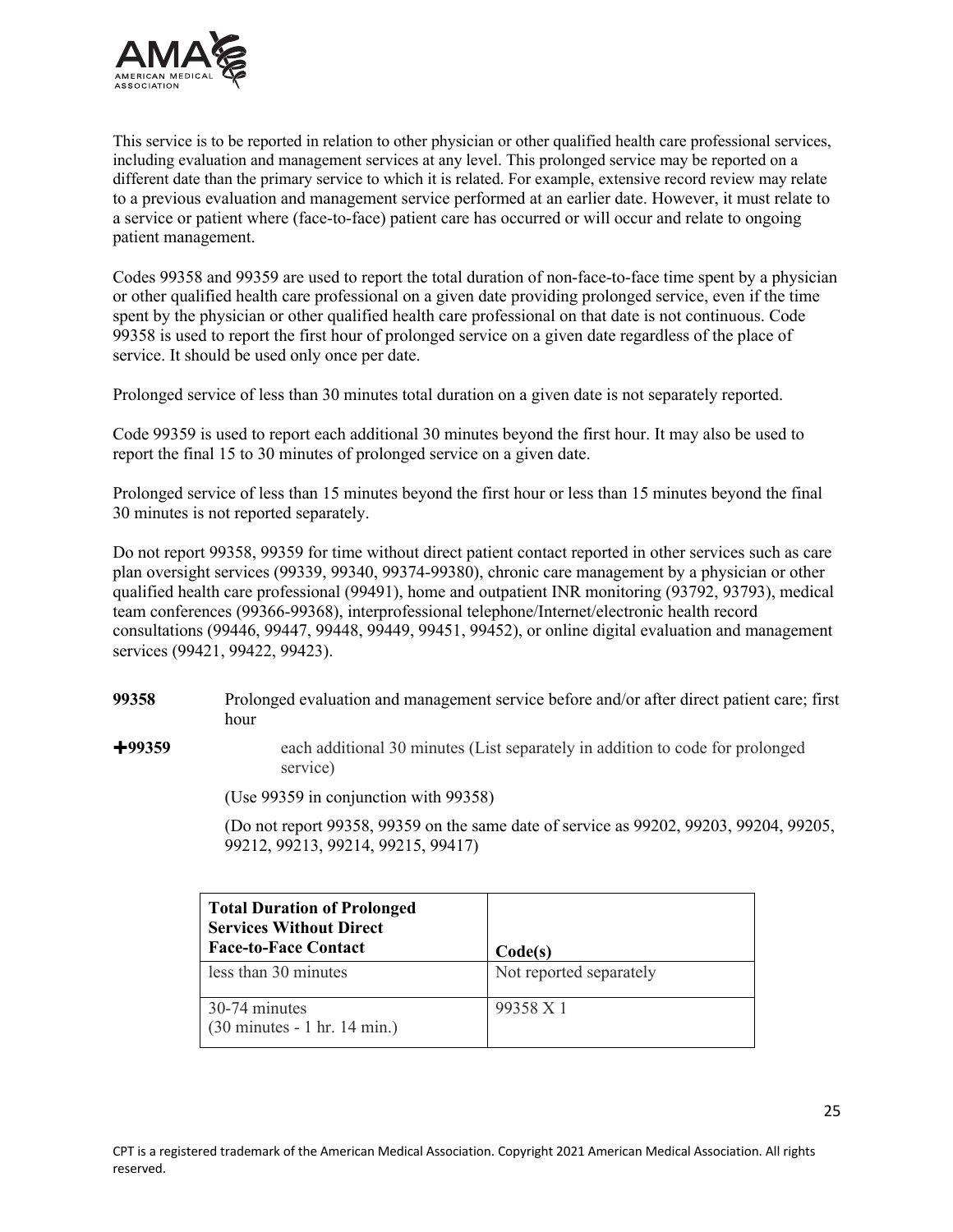

| $\sqrt{75-104}$ minutes<br>$(1 hr. 15 min. - 1 hr. 44 min.)$ | 99358 X 1 AND 99359 X 1                                |
|--------------------------------------------------------------|--------------------------------------------------------|
| $105$ or more                                                | 99358 X 1 AND 99359 X 2<br>or more for each additional |
| (1 hr. 45 min. or more)                                      | 30 minutes.                                            |

## **Prolonged Clinical Staff Services With Physician or Other Qualified Health Care Professional Supervision**

Codes 99415, 99416 are used when a prolonged evaluation and management (E/M) service is provided in the office or outpatient setting that involves prolonged clinical staff face-to-face time beyond the highest total time of the E/M service, as stated in the ranges of time in the code descriptions. The physician or qualified health care professional is present to provide direct supervision of the clinical staff. This service is reported in addition to the designated E/M services and any other services provided at the same session as E/M services.

Codes 99415, 99416 are used to report the total duration of face-to-face time spent by clinical staff on a given date providing prolonged service in the office or other outpatient setting, even if the time spent by the clinical staff on that date is not continuous. Time spent performing separately reported services other than the E/M service is not counted toward the prolonged services time.

Code 99415 is used to report the first hour of prolonged clinical staff service on a given date. Code 99415 should be used only once per date, even if the time spent by the clinical staff is not continuous on that date. Prolonged service of less than 30 minutes total duration on a given date is not separately reported because the clinical staff time involved is included in the E/M codes. The highest total time in the time ranges of the code descriptions is used in defining when prolonged services time begins. For example, prolonged clinical staff services for 99214 begin after 39 minutes, and 99415 is not reported until at least 69 minutes total face-to-face clinical staff time has been performed. When face-to-face time is noncontiguous, use only the face-to-face time provided to the patient by the clinical staff.

Code 99416 is used to report each additional 30 minutes of prolonged clinical staff service beyond the first hour. Code 99416 may also be used to report the final 15-30 minutes of prolonged service on a given date. Prolonged service of less than 15 minutes beyond the first hour or less than 15 minutes beyond the final 30 minutes is not reported separately.

Codes 99415, 99416 may be reported for no more than two simultaneous patients. The use of the timebased add-on codes requires that the primary E/M service has a time published in the CPT code set.

For prolonged services by the physician or other qualified health care professional, see 99354, 99355, 99417. Do not report 99415, 99416 with 99354, 99355, 99417.

Facilities may not report 99415, 99416.

**#**Ê**99415** Prolonged clinical staff service (the service beyond the typical service time) during an evaluation and management service in the office or outpatient setting, direct patient contact with physician supervision; first hour (List separately in addition to code for outpatient **Evaluation and Management** service)

> (Use 99415 in conjunction with 99202, 99203, 99204, 99205, 99211, 99212, 99213, 99214, 99215)

(Do not report 99415 in conjunction with 99354, 99355, 99417)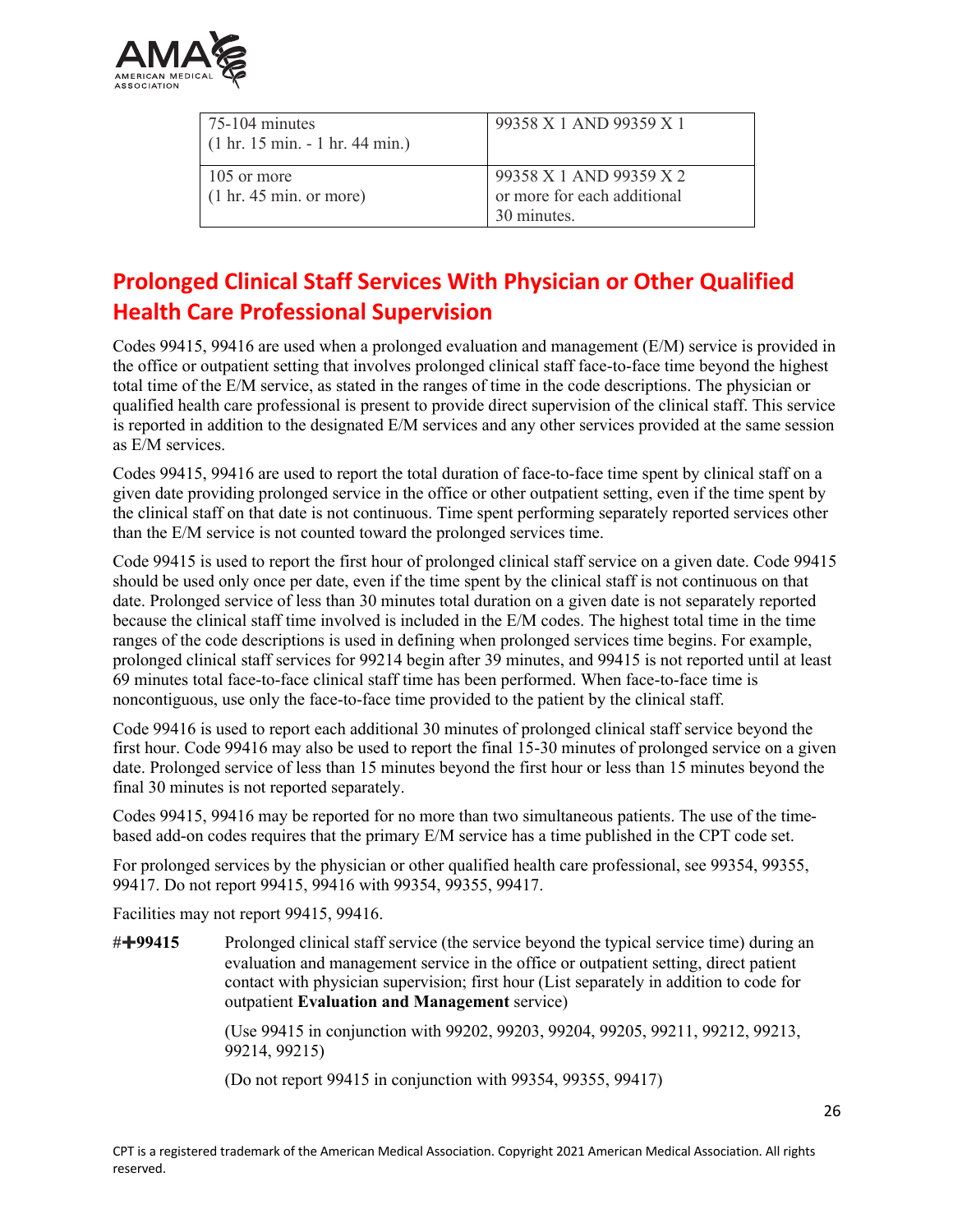

**#**Ê**99416** each additional 30 minutes (List separately in addition to code for prolonged service)

(Use 99416 in conjunction with 99415)

(Do not report 99416 in conjunction with 99354, 99355, 99417)

The Total Duration of Prolonged Services Table illustrates the correct reporting of prolonged services provided by clinical staff with physician supervision in the office setting beyond the initial 30 minutes of clinical staff time:

| <b>Total Duration of Prolonged</b><br><b>Services</b> | Code(s)                                                               |
|-------------------------------------------------------|-----------------------------------------------------------------------|
| less than 30 minutes                                  | Not reported separately                                               |
| 30-74 minutes<br>(30 minutes - 1 hr. 14 min.)         | 99415 X 1                                                             |
| $75-104$ minutes<br>$(1 hr. 15 min. - 1 hr. 44 min.)$ | 99415 X 1 AND 99416 X 1                                               |
| 105 or more<br>(1 hr. 45 min. or more)                | 99415 X 1 AND 99416 X 2<br>or more for each additional<br>30 minutes. |

## **Prolonged Service With or Without Direct Patient Contact on the Date of an Office or Other Outpatient Service**

Code 99417 is used to report prolonged total time (ie, combined time with and without direct patient contact) provided by the physician or other qualified health care professional on the date of office or other outpatient services (ie, 99205, 99215). Code 99417 is only used when the office or other outpatient service has been selected using time alone as the basis and only after the minimum time required to report the highest-level service (ie, 99205 or 99215) has been exceeded by 15 minutes. To report a unit of 99417, 15 minutes of additional time must have been attained. Do not report 99417 for any additional time increment of less than 15 minutes.

The listed time ranges for 99205 (ie, 60-74 minutes) and 99215 (ie, 40-54 minutes) represent the complete range of time for which each code may be reported. Therefore, when reporting 99417, the initial time unit of 15 minutes should be added once the minimum time in the primary E/M code has been surpassed by 15 minutes. For example, to report the initial unit of 99417 for a new patient encounter (99205), do not report 99417 until at least 15 minutes of time has been accumulated beyond 60 minutes (ie, 75 minutes) on the date of the encounter. For an established patient encounter (99215), do not report 99417 until at least 15 minutes of time has been accumulated beyond 40 minutes (ie, 55 minutes) on the date of the encounter.

Time spent performing separately reported services other than the E/M service is not counted toward the time to report 99205, 99215 and prolonged services time.

For prolonged services on a date other than the date of a face-to-face encounter, including office or other outpatient services (99202, 99203, 99204, 99205, 99212, 99213, 99214, 99215), see 99358, 99359. For E/M services that require prolonged clinical staff time and may include face-to-face services by the physician or other QHP, see 99415, 99416. Do not report 99417 in conjunction with 99354, 99355, 99358, 99359, 99415, 99416.